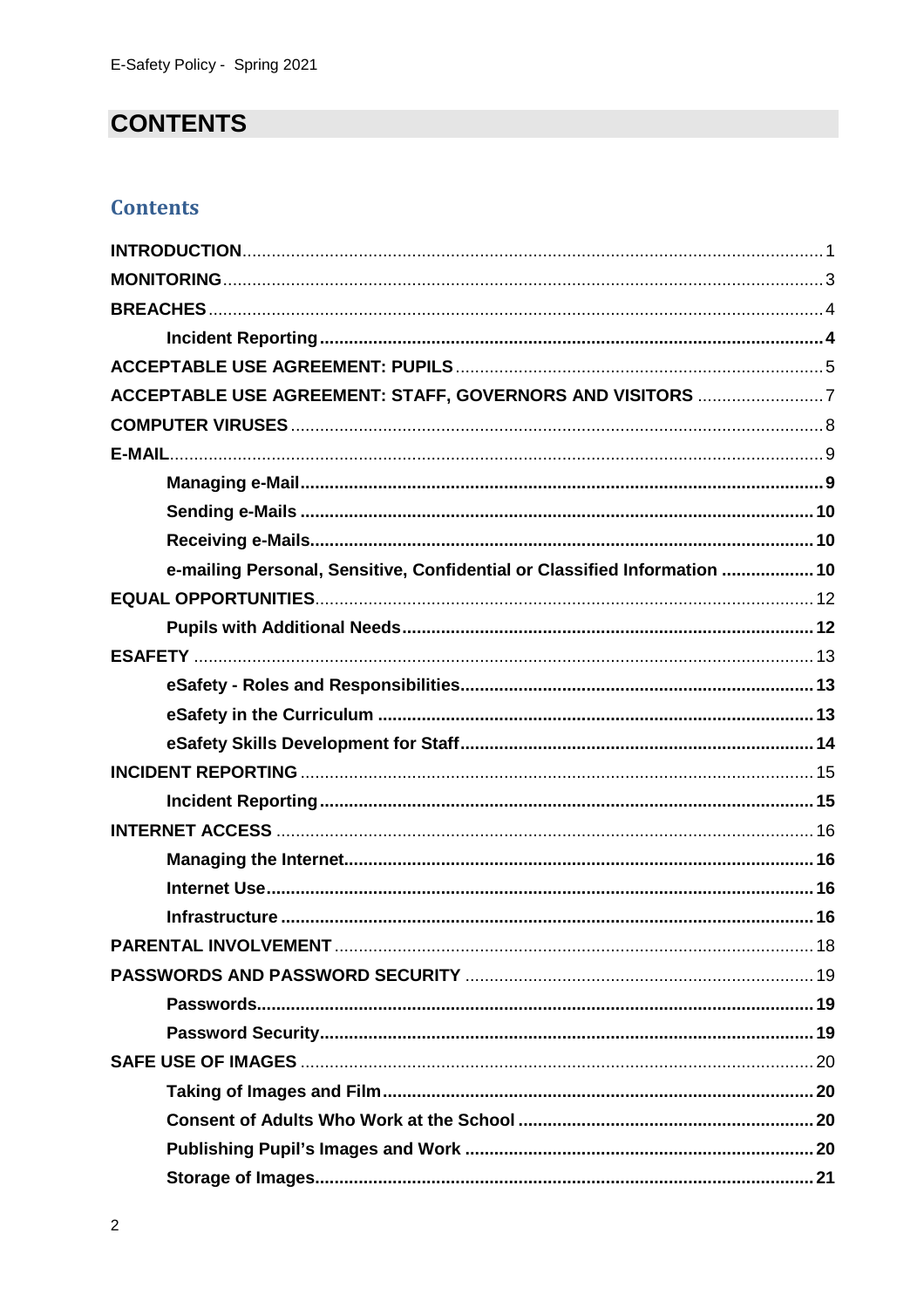| SCHOOL ICT EQUIPMENT INCLUDING PORTABLE & MOBILE ICT EQUIPMENT & |  |
|------------------------------------------------------------------|--|
|                                                                  |  |
|                                                                  |  |
|                                                                  |  |
|                                                                  |  |
|                                                                  |  |
|                                                                  |  |
|                                                                  |  |
|                                                                  |  |
|                                                                  |  |
|                                                                  |  |
|                                                                  |  |
|                                                                  |  |
|                                                                  |  |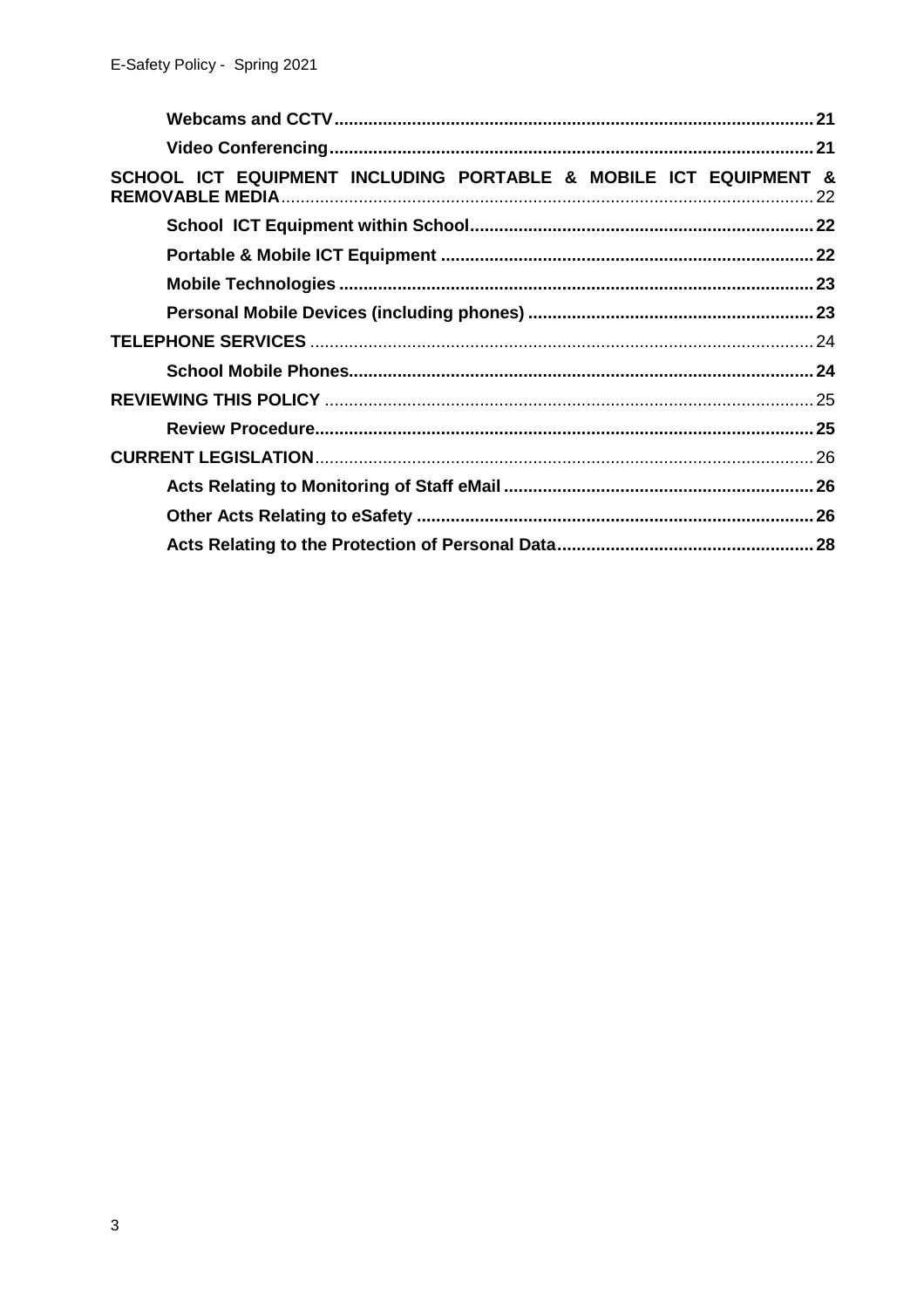# **Introduction**

ICT in the 21<sup>st</sup> Century is seen as an essential resource to support learning and teaching, as well as playing an important role in the everyday lives of children, young people and adults. Consequently, schools need to build in the use of these technologies in order to arm our young people with the skills to access life-long learning and employment.

Information and Communications Technology covers a wide range of resources including; web-based and mobile learning. It is also important to recognise the constant and fast paced evolution of ICT within our society as a whole. Currently the internet technologies children and young people are using both inside and outside of the classroom include:

- **Websites**
- Learning Platforms and Virtual Learning Environments
- E-mail and Instant Messaging
- Chat Rooms and Social Networking
- Blogs and Wikis
- Podcasting
- Video Broadcasting
- Music Downloading
- Gaming
- Mobile/ Smart phones with text, video and/ or web functionality
- Other mobile devices with web functionality

Whilst exciting and beneficial both in and out of the context of education, much ICT, particularly web-based resources, are not consistently policed. All users need to be aware of the range of risks associated with the use of these Internet technologies.

At Bow Community Primary School**,** we understand the responsibility to educate our pupils on eSafety issues; teaching them the appropriate behaviours and critical thinking skills to enable them to remain both safe and legal when using the internet and related technologies, in and beyond the context of the classroom.

Schools hold personal data on learners, staff and other people to help them conduct their day-to-day activities. Some of this information is sensitive and could be used by another person or criminal organisation to cause harm or distress to an individual. The loss of sensitive information can result in media coverage, and potentially damage the reputation of the school.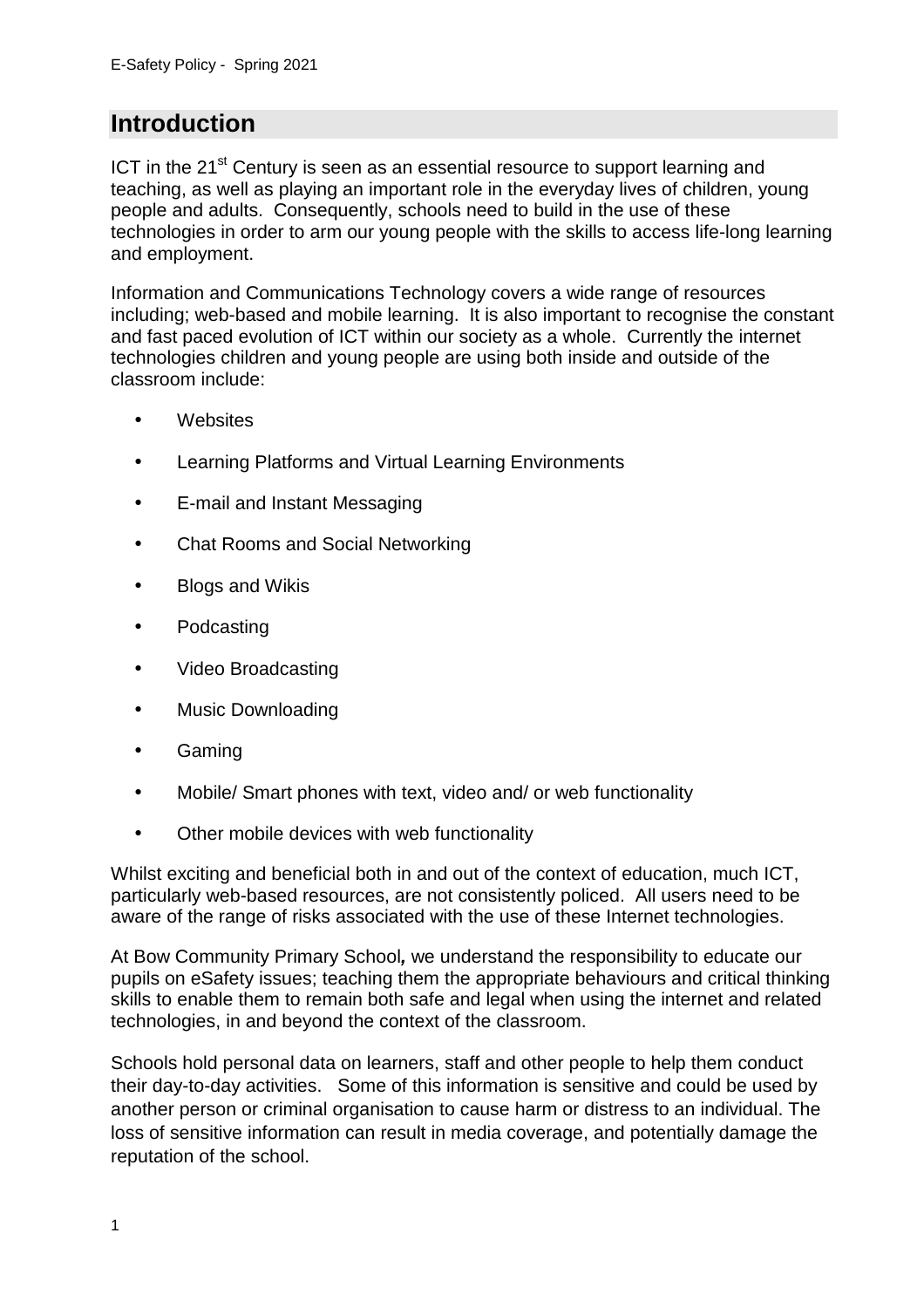Everybody in the school has a shared responsibility to secure any sensitive information used in their day to day professional duties, and even staff not directly involved in data handling should be made aware of the risks and threats and how to minimise them.

Both this policy and the Acceptable Use Agreement (for all staff, governors, visitors and pupils) are inclusive of both fixed and mobile internet; technologies provided by the school (such as PCs, laptops, personal digital assistants (PDAs), tablets, webcams, whiteboards, voting systems, digital video equipment, etc); and technologies owned by pupils and staff, but brought onto school premises (such as laptops, mobile phones, camera phones, PDAs and portable media players, etc).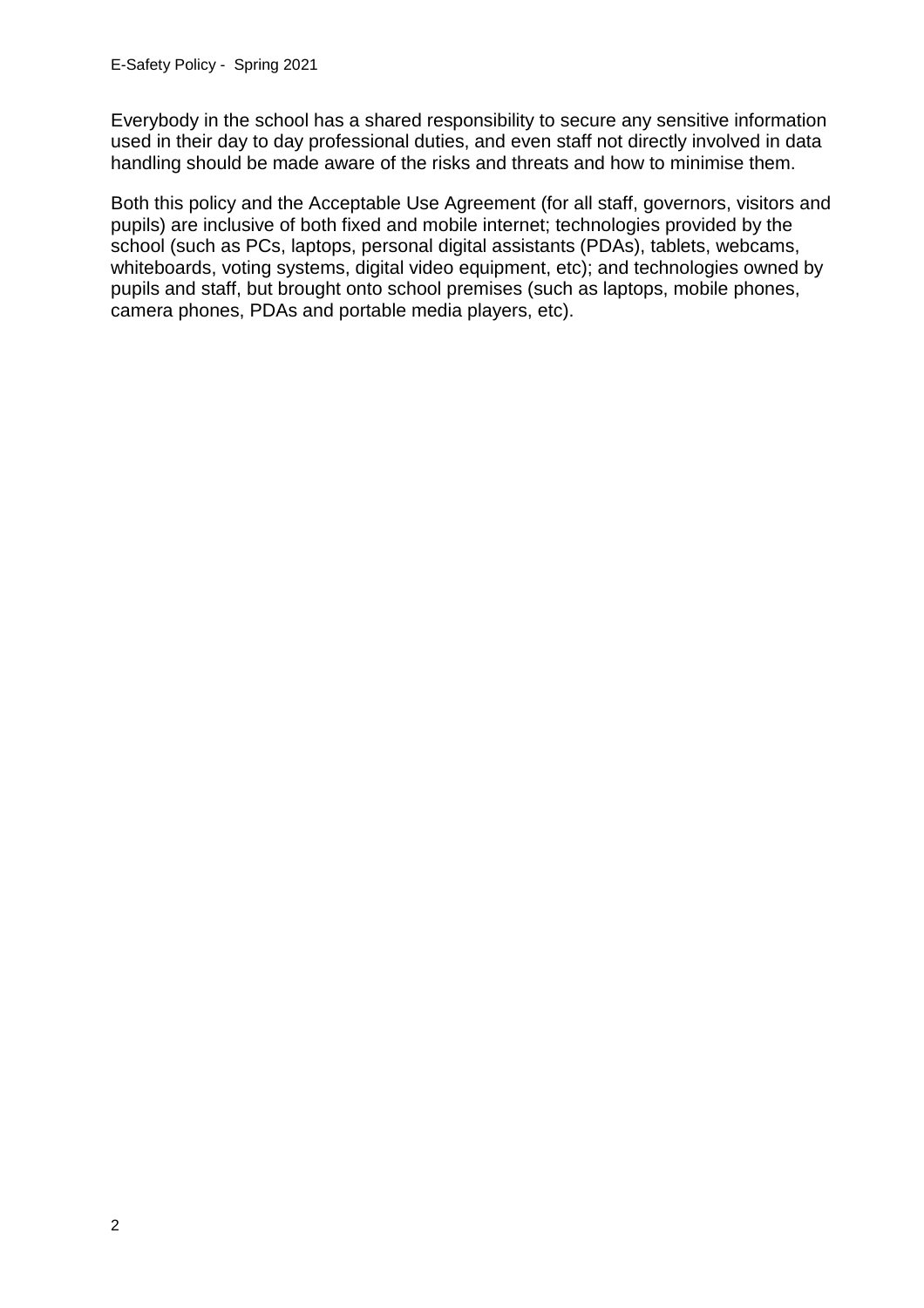# **Monitoring**

ICT authorised staff may inspect any ICT equipment owned or leased by the School at any time without prior notice. Authorisation is given by the Headteacher and/or the Chair of Governors. Written proof of authorisation should be retained for the avoidance of future doubt or dispute.

ICT authorised staff may, without prior notice, access the e-mail account of someone who is absent in order to deal with any business-related issues retained on that account.

All monitoring, surveillance or investigative activities are conducted by ICT authorised staff and must comply with the Data Protection Act 2018, the Human Rights Act 1998, the Regulation of Investigatory Powers Act 2000 (RIPA) and the Lawful Business Practice Regulations 2000.

Please note that personal communications using School ICT may be unavoidably included in any business communications that are monitored, intercepted and/or recorded.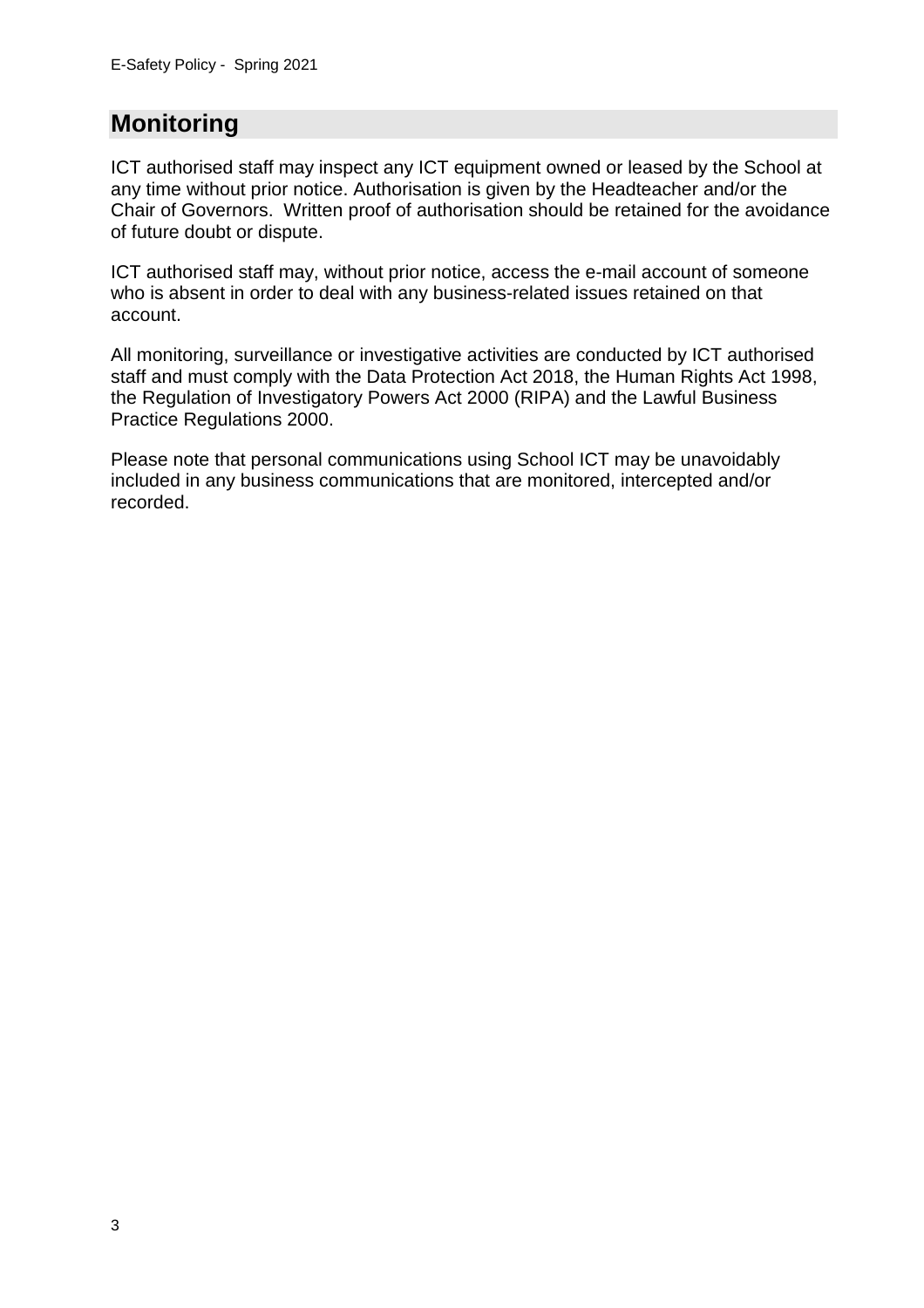## **Breaches**

A breach or suspected breach of policy by a School employee, contractor, volunteer or pupil may result in the temporary or permanent withdrawal of School ICT hardware, software or services from the offending individual.

Any policy breach may be grounds for disciplinary action in accordance with the School Disciplinary Procedure or, where appropriate, or Probationary Service Policy.

Policy breaches may also lead to criminal or civil proceedings.

## **Incident Reporting**

Any security breaches or attempts, loss of equipment and any unauthorised use or suspected misuse of ICT must be immediately reported to the school's ICT Co-ordinator or Headteacher. Additionally, all security breaches, lost/stolen equipment or data (including remote access SecureID tokens and PINs), virus notifications, unsolicited emails, misuse or unauthorised use of ICT and all other policy non-compliance must be reported to the ICT Co-ordinator or Headteacher.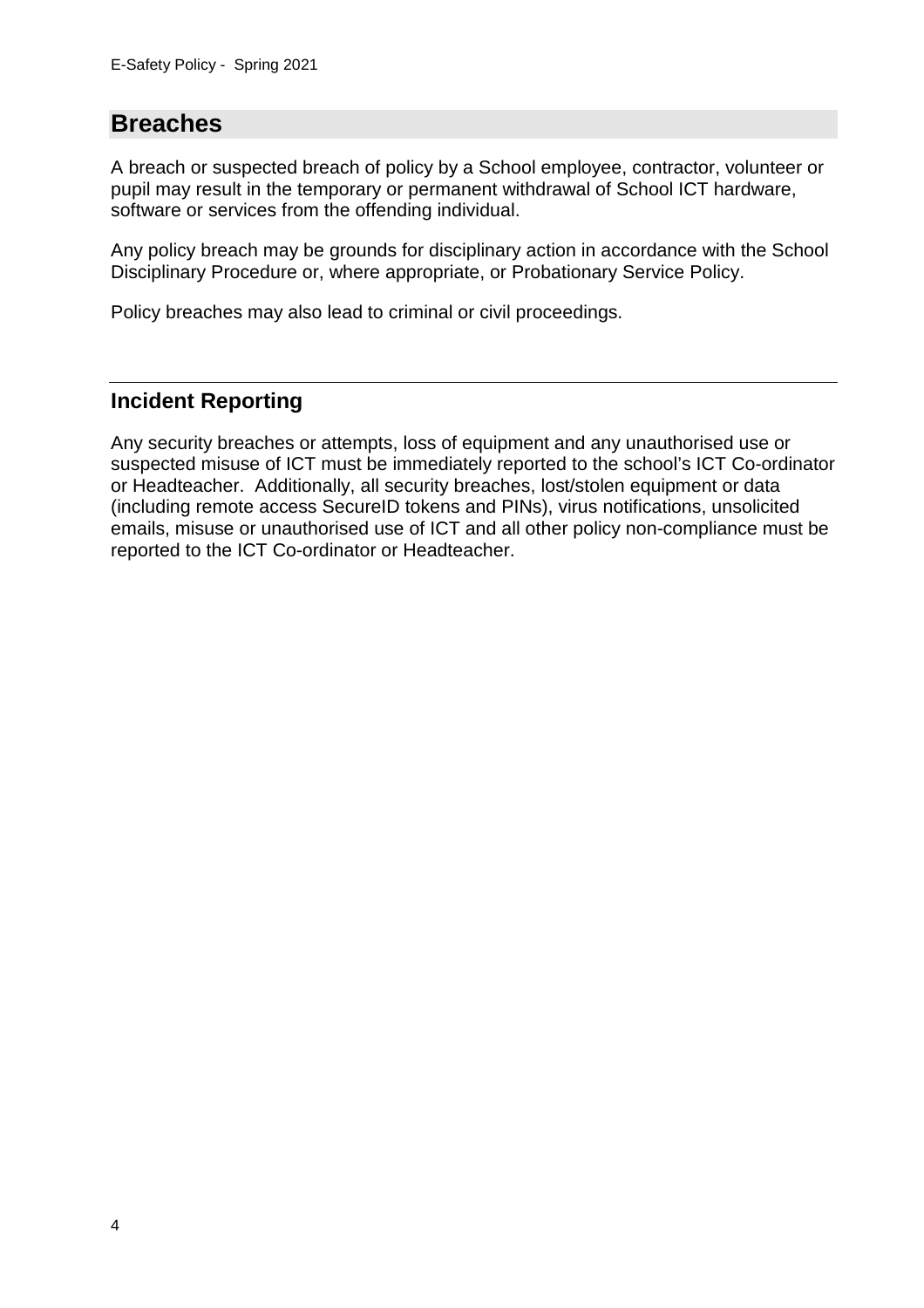# **Acceptable Use Agreement: Pupils**

# **Primary Pupil Acceptable Use Agreement / eSafety Rules**

- I will only use ICT in school for school purposes.
- I will make sure that all ICT contact with other children and adults is responsible, polite and sensible.
- I will not deliberately look for, save or send anything that could be unpleasant or nasty. If I accidentally find anything like this I will tell my teacher immediately.
- I will not give out my own details such as my name, phone number or home address. I will not arrange to meet someone unless this is part of a school project approved by my teacher and a responsible adult comes with me.
- I will be responsible for my behaviour when using ICT because I know that these rules are to keep me safe.
- I will support the school approach to online safety and not deliberately upload or add any images, video, sounds or text that could upset any member of the school community
- I know that my use of ICT can be checked and that my parent/ carer contacted if a member of school staff is concerned about my eSafety.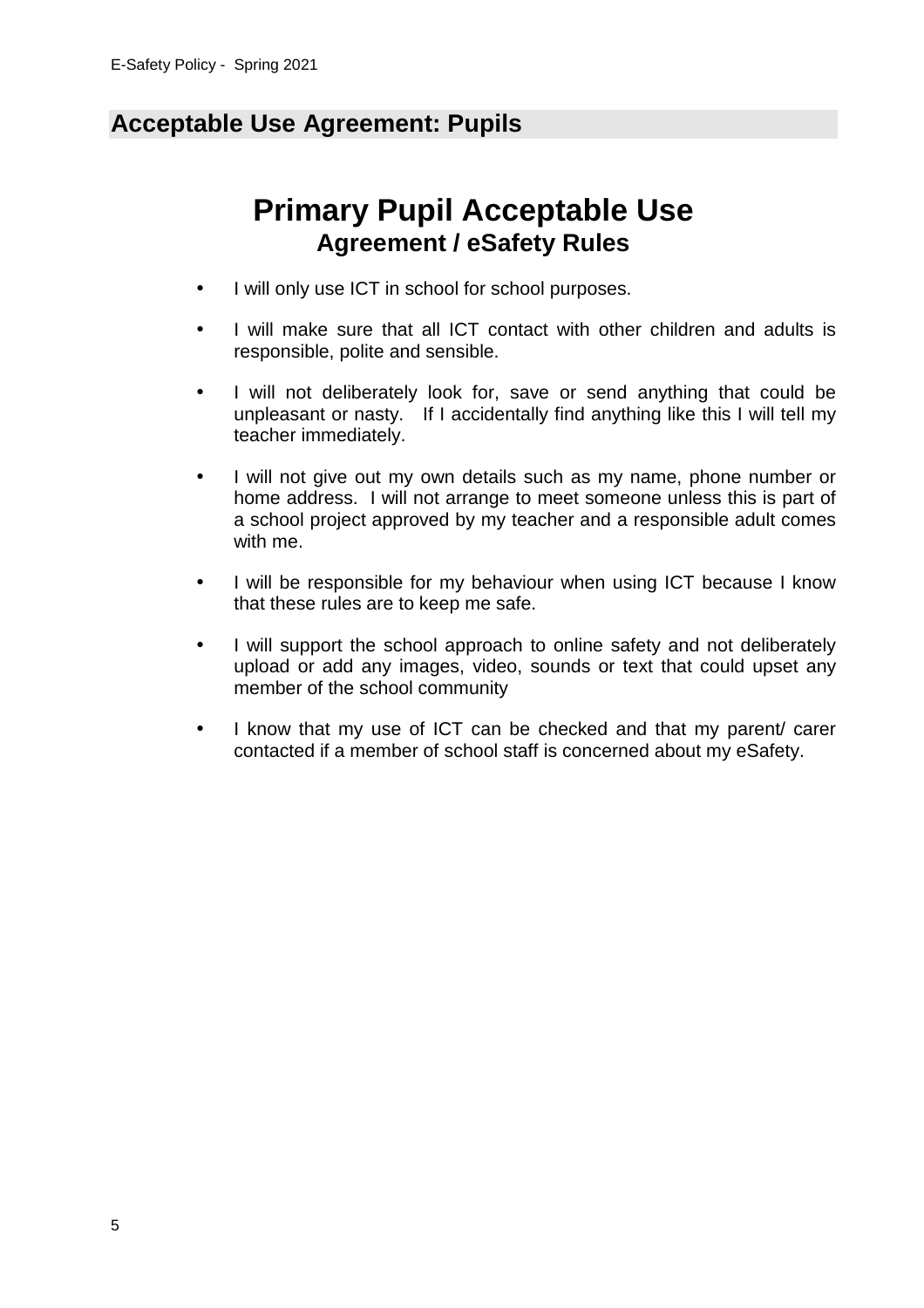#### Dear Parent/ Carer

ICT including the internet, e-mail and mobile technologies, etc has become an important part of learning in our school. We expect all children to be safe and responsible when using any ICT.

Please read and discuss these eSafety rules with your child and return the slip at the bottom of this page. If you have any concerns or would like some explanation please contact your class teacher or the headteacher at school.

| Parent/ carer signature<br>to follow the eSafety rules and to support the safe use of ICT at Bow Community<br><b>Primary School.</b> |  |
|--------------------------------------------------------------------------------------------------------------------------------------|--|
|                                                                                                                                      |  |
|                                                                                                                                      |  |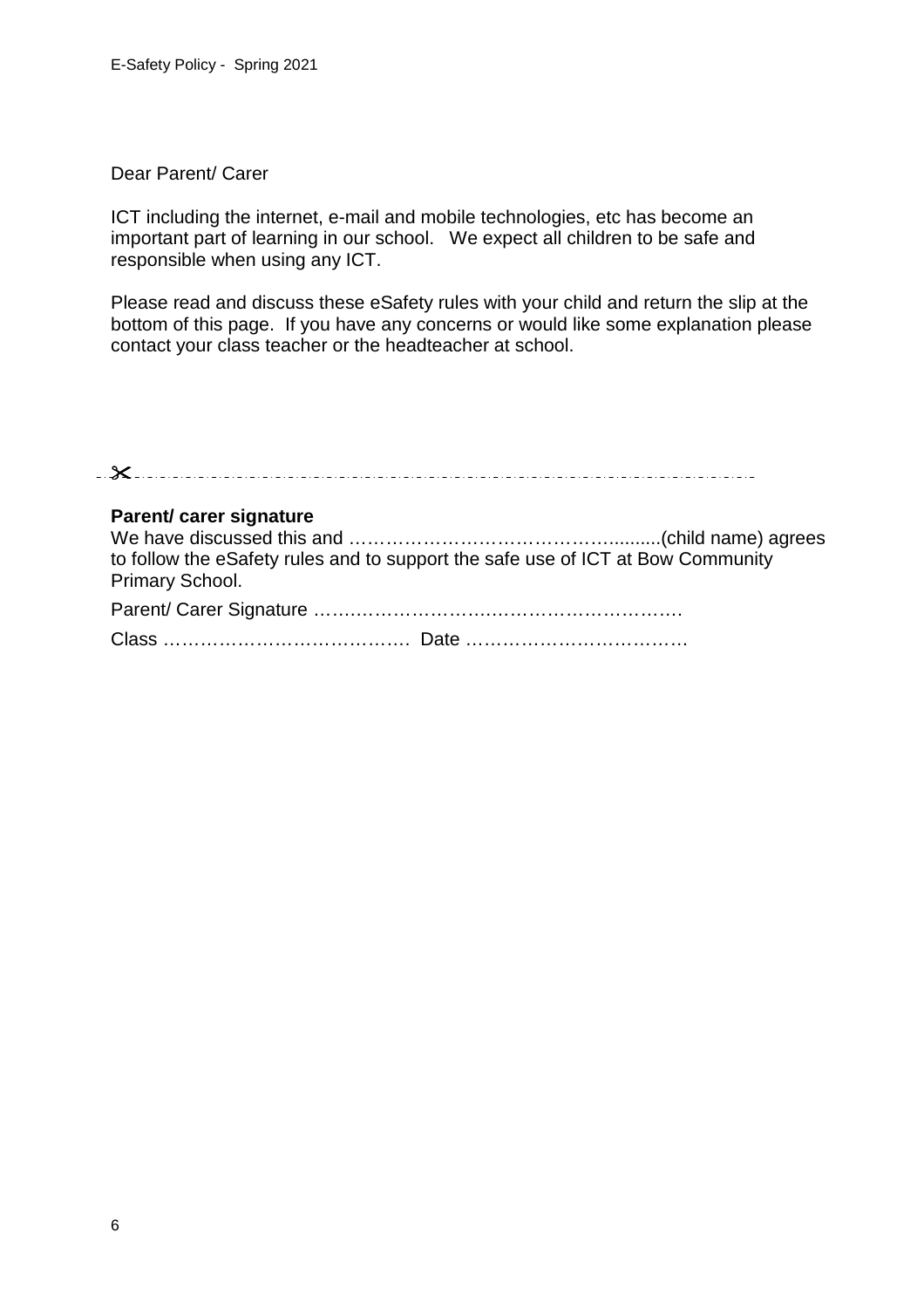## **Acceptable Use Agreement: Staff, Governors and Visitors**

## **Staff, Governor and Visitor Acceptable Use Agreement / Code of Conduct**

ICT (including data) and the related technologies such as e-mail, the internet and mobile devices are an expected part of our daily working life in school. This policy is designed to ensure that all staff are aware of their professional responsibilities when using any form of ICT. All staff are expected to sign this policy and adhere at all times to its contents. Any concerns or clarification should be discussed with Lesley Hodgson, Headteacher or Chris Johnston, ICT co-ordinator.

- > I will only use the school's email / Internet / Intranet / Learning Platform and any related technologies for professional purposes or for uses deemed 'reasonable' by the Head or Governing Body.
- > I will comply with the ICT system security and not disclose any passwords provided to me by the school or other related authorities
- > I will ensure that all electronic communications with pupils and staff are compatible with my professional role.
- > I will not give out my own personal details, such as mobile phone number and personal email address, to pupils.
- $\triangleright$  I will only use the approved, secure e-mail system(s) for any school business.
- > I will ensure that personal data (such as data held on MIS software) is kept secure and is used appropriately, whether in school, taken off the school premises or accessed remotely. Personal data can only be taken out of school or accessed remotely when authorised by the Head or Governing Body. Personal or sensitive data taken off site must be encrypted.
- > I will not install any hardware of software without permission of the ICT co-ordinator or Headteacher
- > I will not browse, download, upload or distribute any material that could be considered offensive, illegal or discriminatory.
- > Images of pupils and/ or staff will only be taken, stored and used for professional purposes inline with school policy and with written consent of the parent, carer or staff member. Images will not be distributed outside the school network without the permission of the parent/ carer, member of staff or Headteacher.
- > I will support the school approach to online safety and not deliberately upload or add any images, video, sounds or text that could upset or offend any member of the school community
- > I understand that all my use of the Internet and other related technologies can be monitored and logged and can be made available, on request, to my Line Manager or Headteacher.
- > I will respect copyright and intellectual property rights.
- > I will ensure that my online activity, both in school and outside school, will not bring my professional role into disrepute.
- > I will support and promote the school's e-Safety and Data Security policies and help pupils to be safe and responsible in their use of ICT and related technologies.

#### **User Signature**

I agree to follow this code of conduct and to support the safe and secure use of ICT throughout the school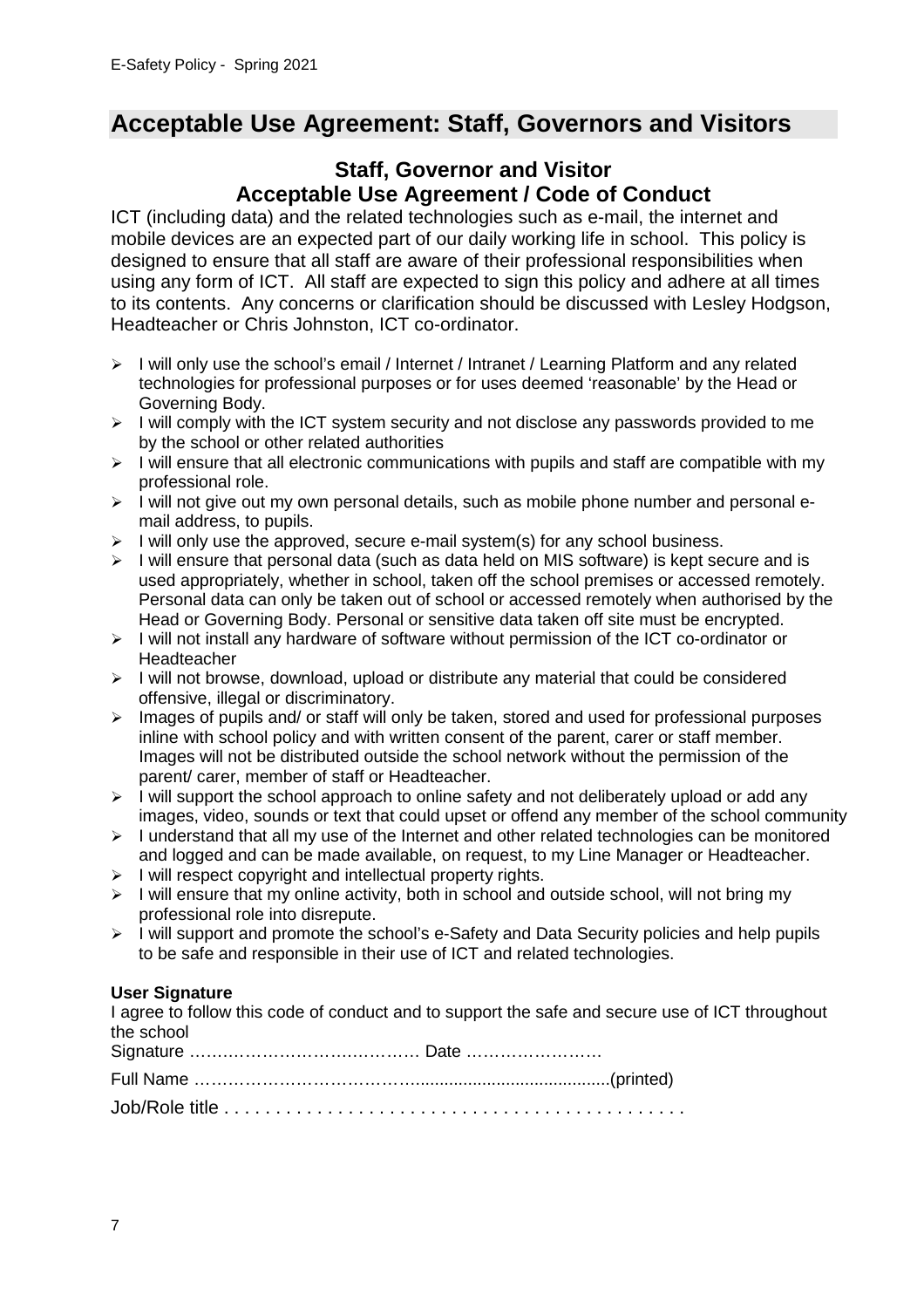# **Computer Viruses**

- All files downloaded from the Internet, received via e-mail or on removable media (e.g. USB stick, CD) must be checked for any viruses using school provided anti-virus software before using them
- Users (staff, volunteers, governors or pupils) must never interfere with any antivirus software installed on school ICT equipment being used.
- Anyone who suspects there may be a virus on any school ICT equipment, must stop using the equipment and contact the ICT co-ordinator immediately. The ICT co-ordinator will advise what actions need to be taken and be responsible for advising others that need to know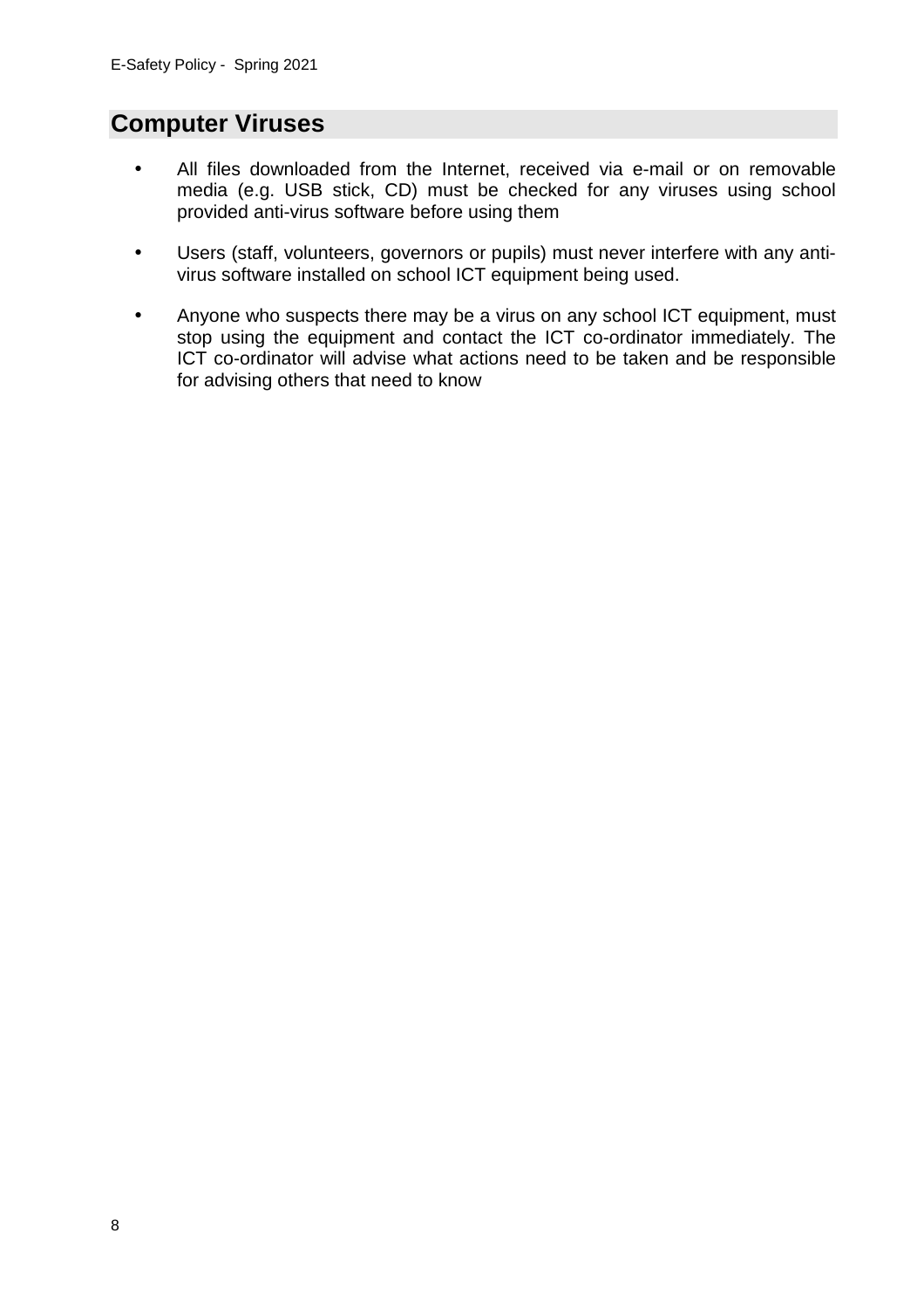## **e-Mail**

The use of e-mail within most schools is an essential means of communication. In the context of school, e-mail should not be considered private. Educationally, e-mail can offer significant benefits including; direct written contact between schools on different projects, be they staff based or pupil based, within school or international.

## **Managing e-Mail**

- The school gives all teaching staff their own e-mail account to use for all school business as a work based tool This is to minimise the risk of receiving unsolicited or malicious e-mails and avoids the risk of personal profile information being revealed
- It is the responsibility of each account holder to keep the password secure. For the safety and security of users and recipients, all mail is filtered and logged; if necessary e-mail histories can be traced. The school email account should be the account that is used for all school business
- Under no circumstances should staff contact pupils or parents, or conduct any school business using personal e-mail addresses
- All e-mails should be written and checked carefully before sending, in the same way as a letter written on school headed paper
- Staff sending e-mails to external organisations, parents or pupils are advised to cc. the Headteacher where appropriate
- Pupils may only use school approved accounts on the school system and only under direct teacher supervision for educational purposes
- E-mails created or received will be subject to disclosure in response to a request for information under the Freedom of Information Act 2000 or under a subject access request. All account holders must therefore actively manage their e-mail account as follows:
	- Delete all e-mails of short-term value
	- − Organise e-mail into folders and carry out frequent house-keeping on all folders and archives
- The forwarding of chain letters is not permitted in school.
- Staff must inform the ICT Co-ordinator or Headteacher if they receive an offensive e-mail
- The use of Hotmail, BT Internet, AOL or any other Internet based webmail service for sending, reading or receiving business related e-mail is not permitted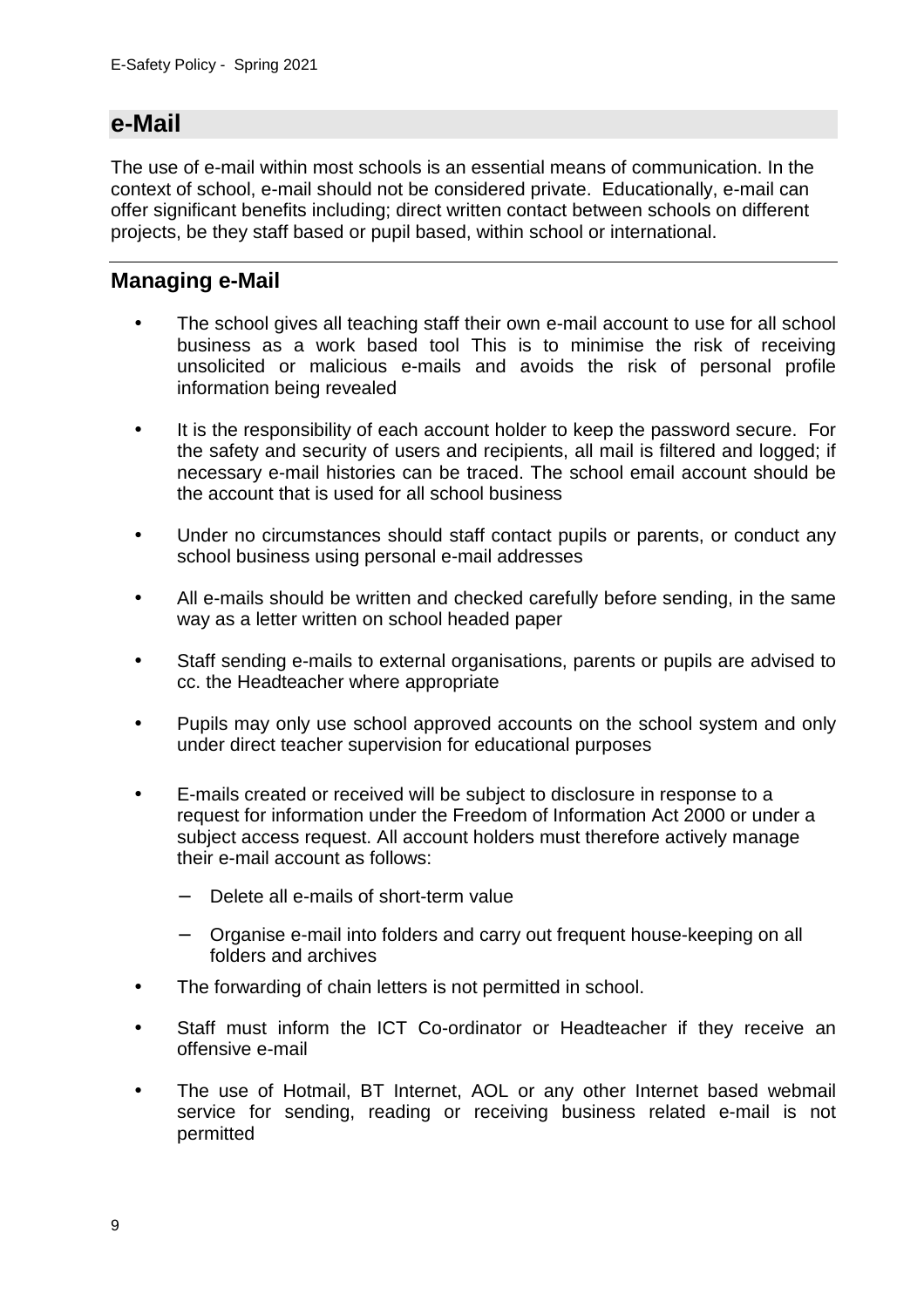### **Sending e-Mails**

- If sending e-mails containing personal, confidential, classified or financially sensitive data to external third parties or agencies, refer to the Section e-mailing Personal, Sensitive, Confidential or Classified Information
- Use your own school e-mail account so that you are clearly identified as the originator of a message
- Keep the number and relevance of e-mail recipients, particularly those being copied, to the minimum necessary and appropriate
- An outgoing e-mail greater than ten megabytes (including any attachments) is likely to be stopped automatically. This size limit also applies to incoming e-mail
- School e-mail is not to be used for personal advertising

### **Receiving e-Mails**

- All account holders should check their e-mail regularly
- Account holders should never open attachments from an untrusted source; Consult the ICT Co-ordinator first.

### **e-mailing Personal, Sensitive, Confidential or Classified Information**

- Before using e-mail, account holders should assess whether the information can be transmitted by other secure means before using e-mail - e-mailing confidential data is not recommended and should be avoided where possible
- The use of Hotmail, BT Internet, AOL or any other Internet based webmail service for sending e-mail containing sensitive information is not permitted
- Where the conclusion is that e-mail must be used to transmit such data:
	- − Obtain express consent from the head teacher to provide the information by e-mail
	- Exercise caution when sending the e-mail and always follow these checks before releasing the e-mail:
		- o Verify the details, including accurate e-mail address, of any intended recipient of the information
		- o Verify (by phoning) the details of a requestor before responding to email requests for information
		- o Do not copy or forward the e-mail to any more recipients than is absolutely necessary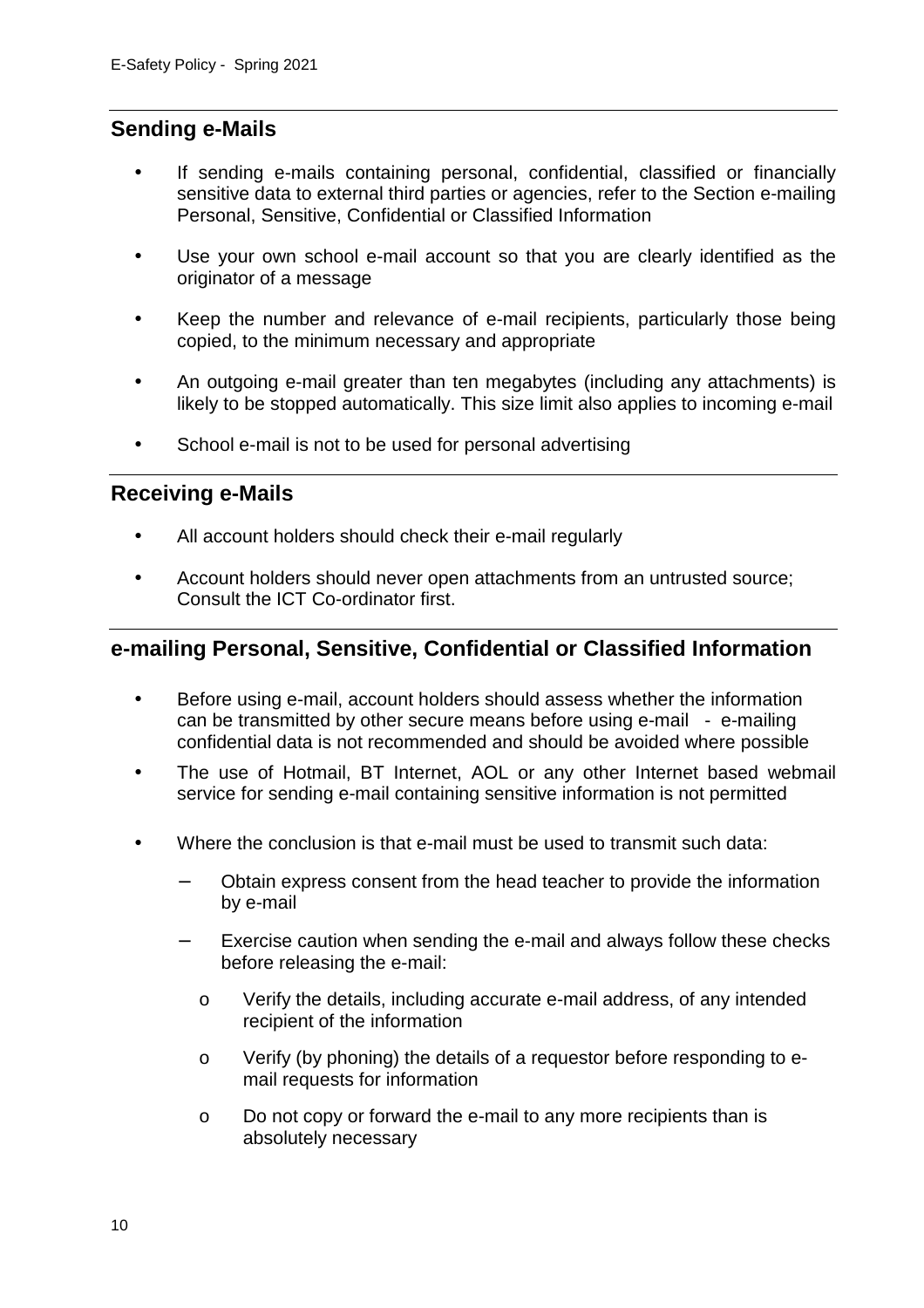- − Do not send the information to any body/person whose details have not been separately verified (usually by phone)
- − Do not identify such information in the subject line of any e-mail
- − Request confirmation of safe receipt

In exceptional circumstances, the County Council makes provision for secure data transfers to specific external agencies. Such arrangements are currently in place with:

- − Constabulary
- − Partnership Trust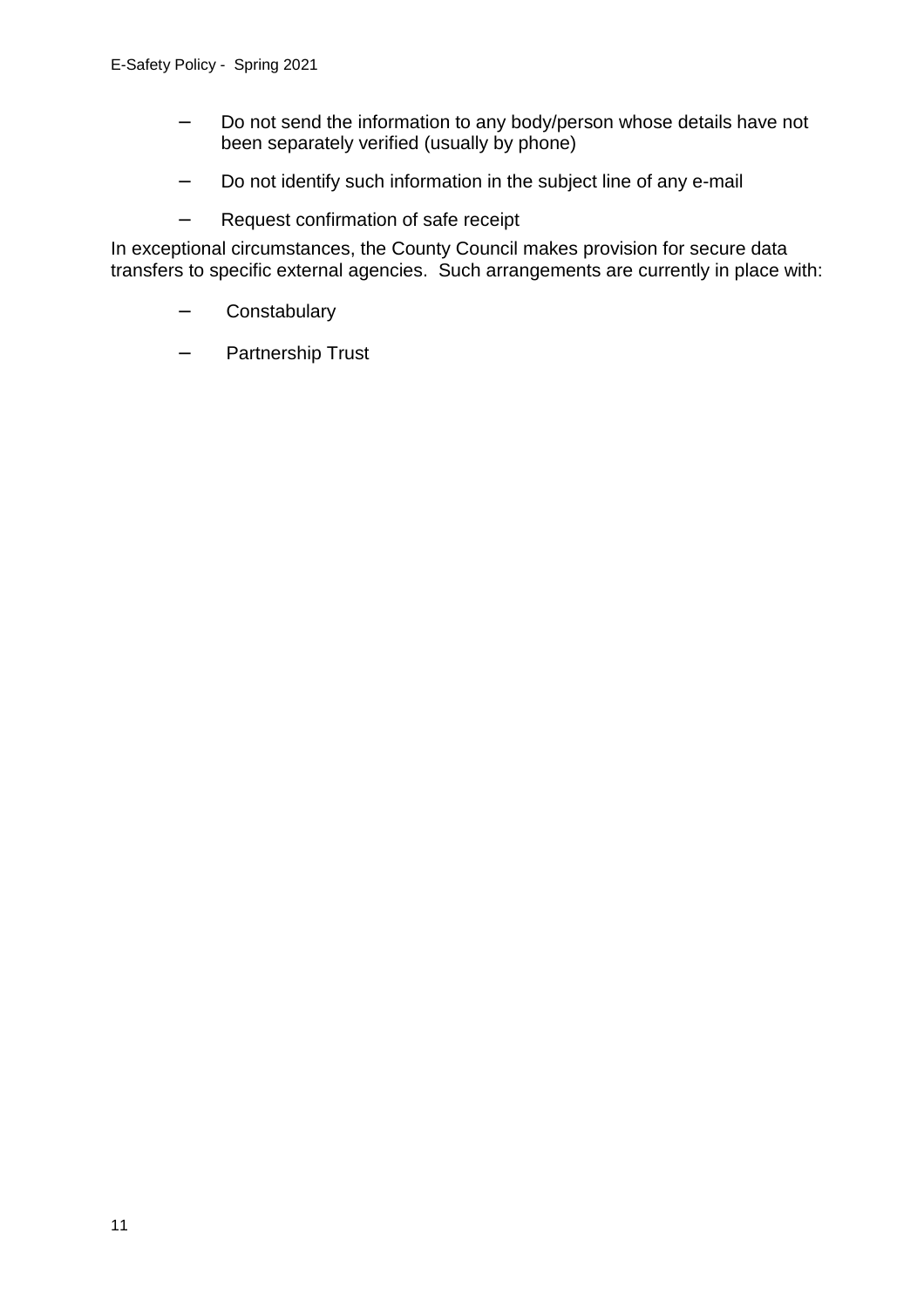# **Equal Opportunities**

## **Pupils with Additional Needs**

The school endeavours to create a consistent message with parents for all pupils and this in turn should aid establishment and future development of the schools' eSafety rules.

However, staff are aware that some pupils may require additional teaching including reminders, prompts and further explanation to reinforce their existing knowledge and understanding of eSafety issues.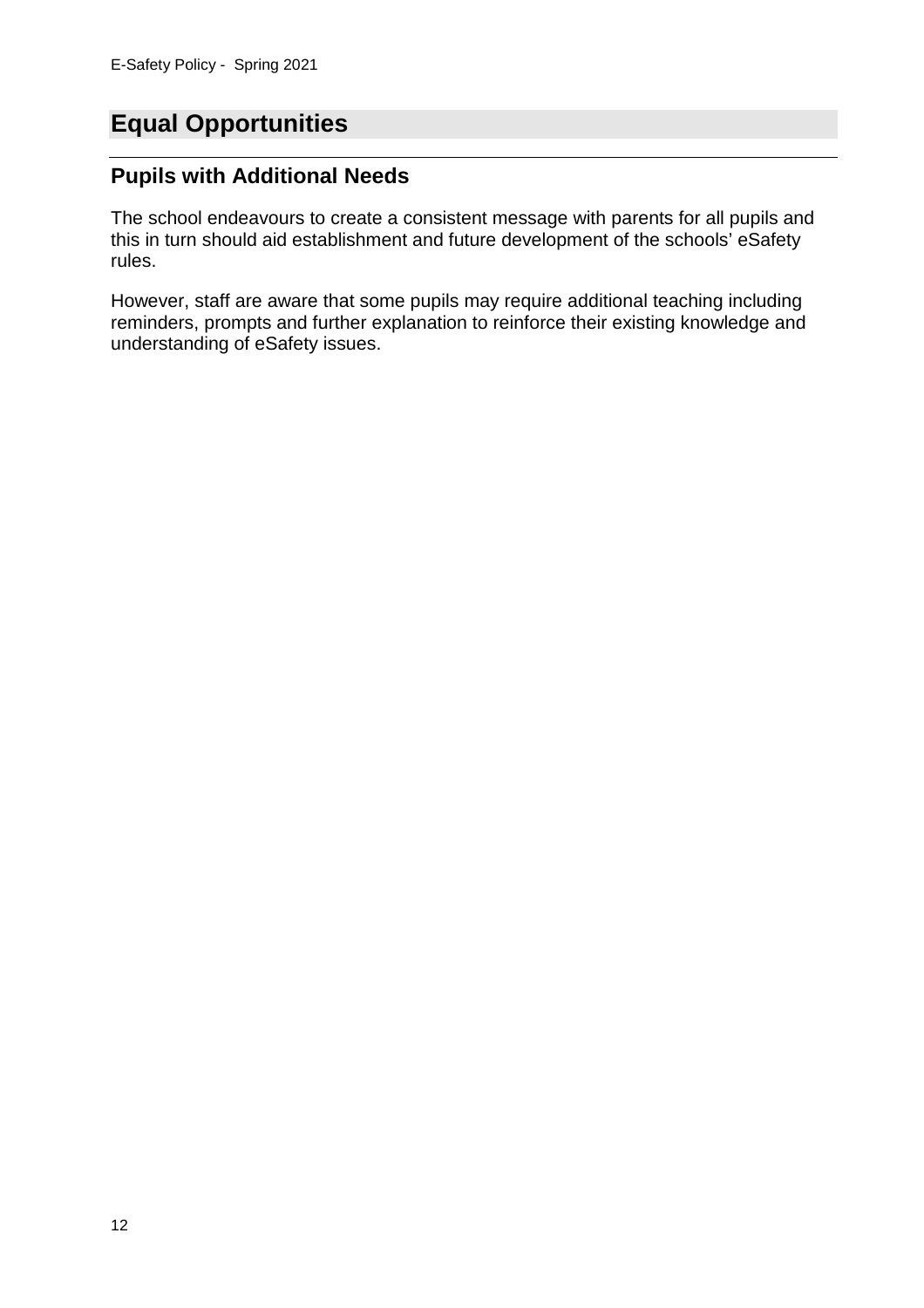# **eSafety**

## **eSafety - Roles and Responsibilities**

As eSafety is an important aspect of strategic leadership within the school, the Head and governors have ultimate responsibility to ensure that the policy and practices are embedded and monitored. The named ICT co-ordinator in this school is Chris Johnston, who has been designated this role by the senior leadership team. All members of the school community have been made aware of who holds this post. It is the role of the ICT co-ordinator to keep abreast of current issues and guidance through organisations such as SWGfL, Becta, CEOP (Child Exploitation and Online Protection) and Childnet.

Senior Management and Governors are updated by the Headteacher or the ICT coordinator and all governors have an understanding of the issues and strategies at school in relation to local and national guidelines and advice.

This policy, supported by the school's acceptable use agreements for staff, governors, visitors and pupils, is to protect the interests and safety of the whole school community. It is linked to the following mandatory school policies: child protection, health and safety, home–school agreements, and behaviour/pupil discipline (including the antibullying) policy and PSHE

## **eSafety in the Curriculum**

ICT and online resources are increasingly used across the curriculum. We believe it is essential for eSafety guidance to be given to the pupils on a regular and meaningful basis. eSafety is embedded within our curriculum and we continually look for new opportunities to promote eSafety.

- The school has a framework for teaching ICT and internet skills. Teaching of ICT within school comes from the Government's National Curriculum Policy (2002).
- On an annual basis, during anti-bullying week, staff tackle e-safety, looking at how to behave on the internet, what you should do if you see something you don't like, as well as teaching them about restricted sites. They learn about CEOPS, as well as mobile phone safety and about cyber-bullying. We follow the recommendations of CEOPS
- We include e-safety in assemblies during the year, it is also included in our PSHE lessons when appropriate and we have posters up, behind the door in the ICT suite, with the Do's and Don'ts on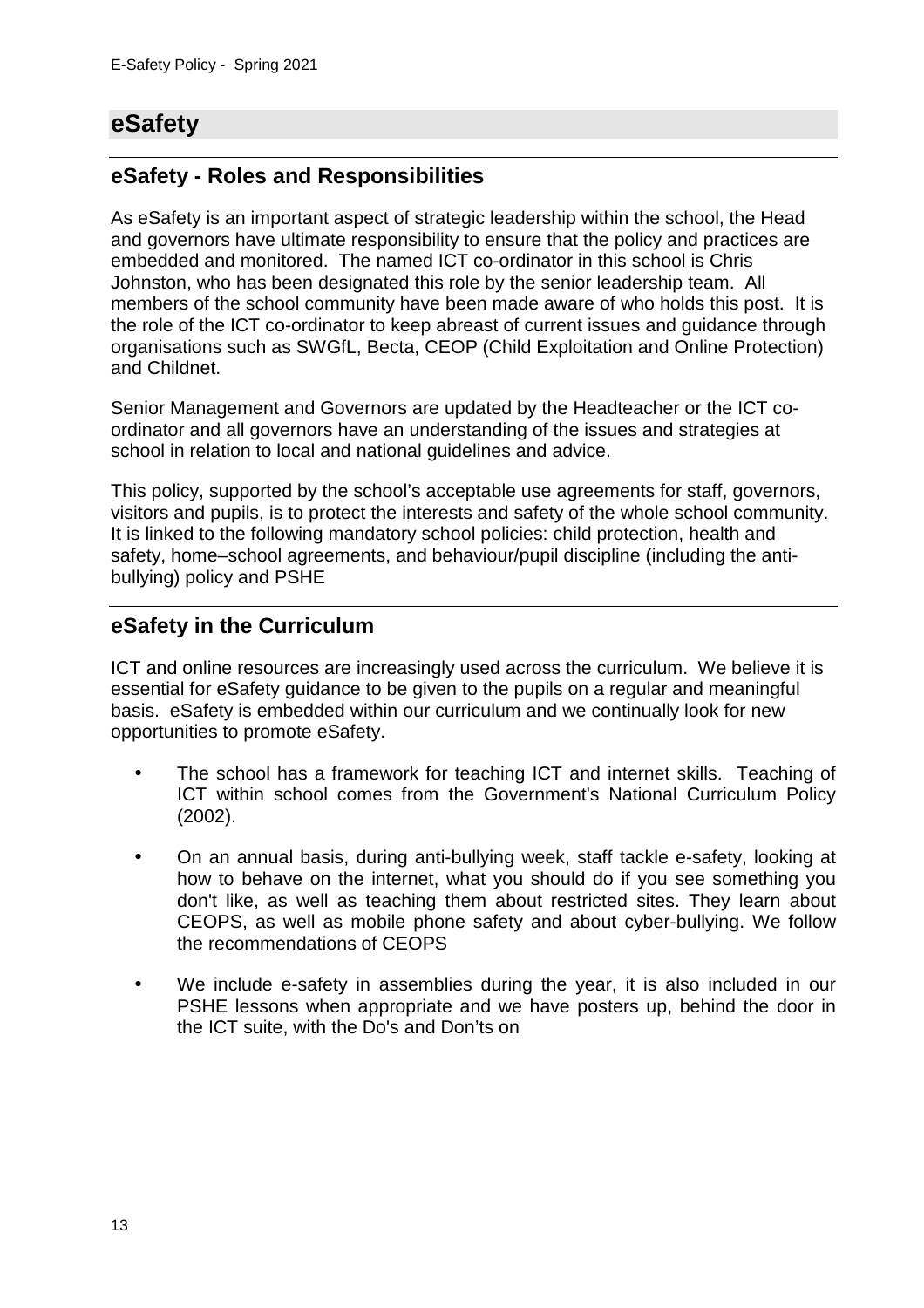## **eSafety Skills Development for Staff**

- New staff receive information on the school's acceptable use policy as part of their induction
- All staff have been made aware of individual responsibilities relating to the safeguarding of children within the context of eSafety and know what to do in the event of misuse of technology by any member of the school community.
- All staff are encouraged to incorporate eSafety activities and awareness within their curriculum areas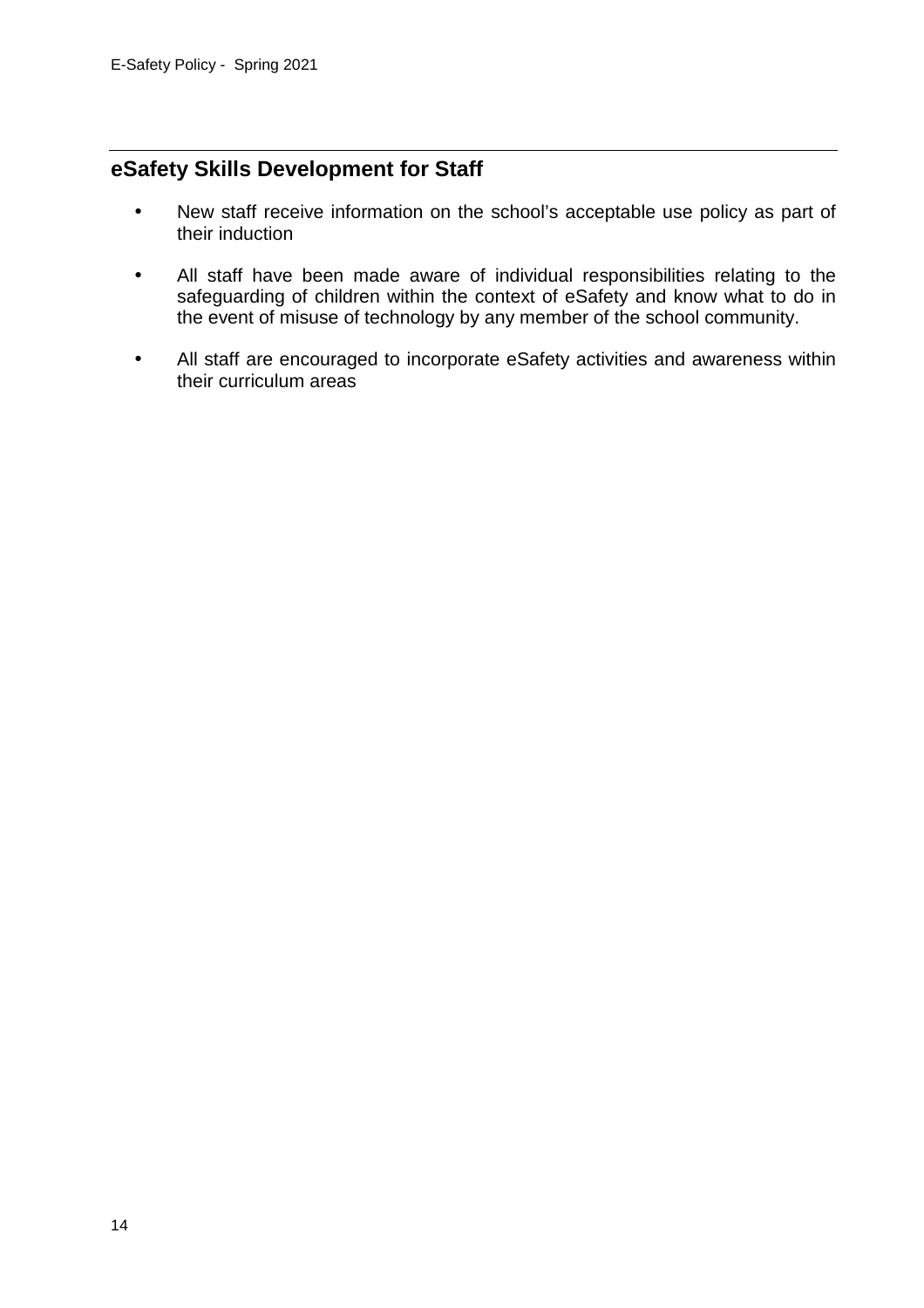# **Incident Reporting**

### **Incident Reporting**

Any security breaches or attempts, loss of equipment and any unauthorised use or suspected misuse of ICT must be reported to the ICT co-ordinator, who will record them within the e-Safety Incident Log.

Some incidents may need to be recorded in other places, such as the e-Safety log, if they relate to a bullying or racist incident.

Actions to contain and manage the incident will be determined by the ICT co-ordinator with the support of the Headteacher, staff, governors or other agencies (e.g. County Council) as required.

On a termly basis, the Headteacher and a nominated Governor will review the Incident Log, to determine any policy or strategic actions required to prevent or contain future Incidents.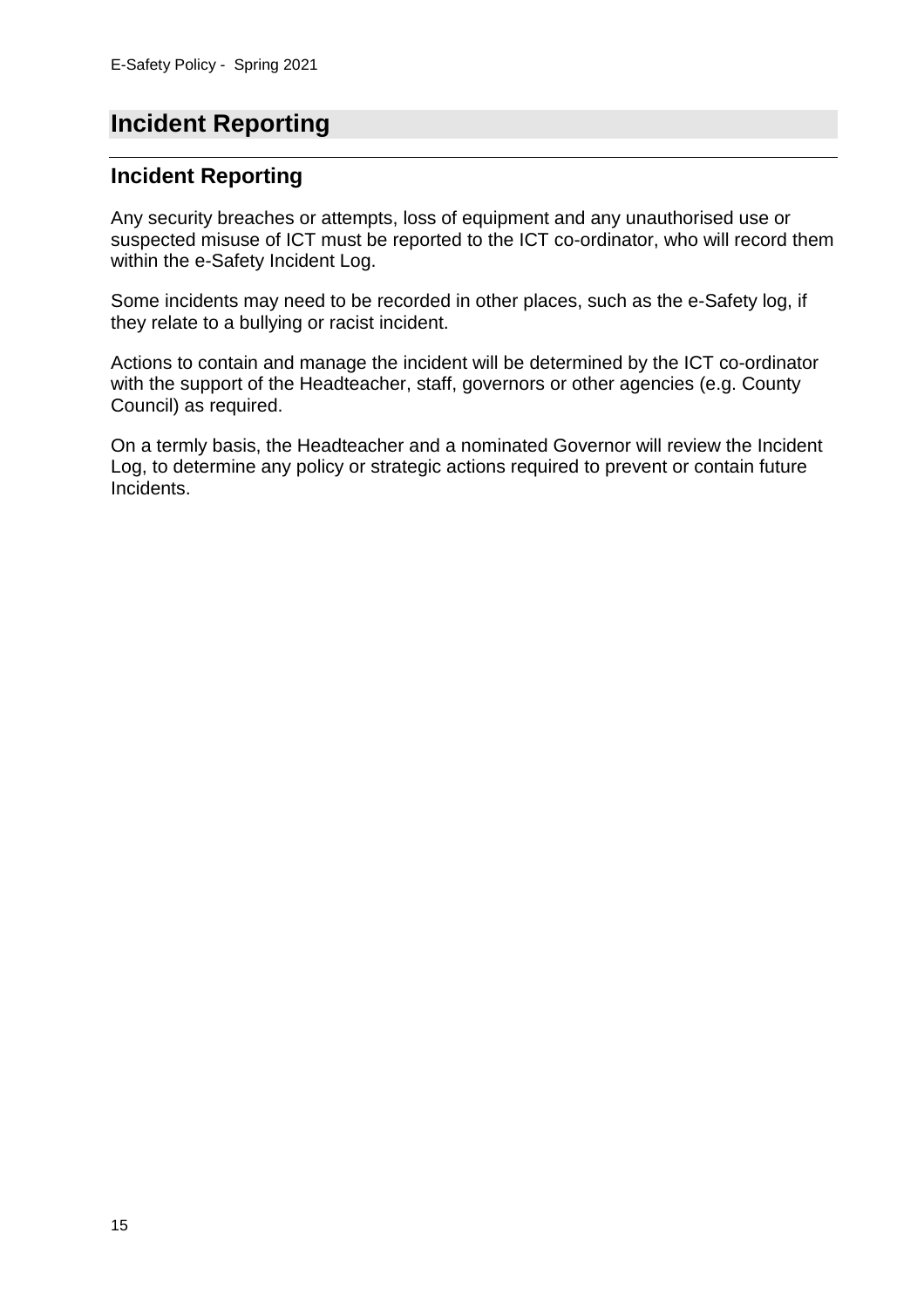# **Internet Access**

The internet is an open communication medium, available to all, at all times. Anyone can view information, send messages, discuss ideas and publish material which makes it both an invaluable resource for education, business and social interaction, as well as a potential risk to young and vulnerable people. All use of the **Grid for Learning** (SWGfL) is logged and the logs are randomly but regularly monitored. Whenever any inappropriate use is detected it will be followed up.

## **Managing the Internet**

- Pupils will have supervised access to Internet resources (where reasonable) through the school's fixed and mobile internet technology
- Staff will preview any recommended sites before use
- Raw image searches are discouraged when working with pupils
- If Internet research is set for homework, specific sites will be suggested that have previously been checked by the teacher. It is advised that parents recheck these sites and supervise this work. Parents will be advised to supervise any further research
- All users must observe software copyright at all times. It is illegal to copy or distribute school software or illegal software from other sources
- All users must observe copyright of materials from electronic resources

### **Internet Use**

- Users must not post personal, sensitive, confidential or classified information or disseminate such information in any way that may compromise its intended restricted audience
- Users must not reveal names of colleagues, pupils or any other confidential information on any social networking site or blog
- On-line gambling or gaming is not allowed

It is at the Headteacher's discretion on what internet activities are permissible for staff and pupils and how this is disseminated.

### **Infrastructure**

- The Local Authority has a monitoring solution via the Grid for Learning where web-based activity is monitored and recorded
- School internet access is controlled through the LA's web filtering service. For further information relating to filtering please go to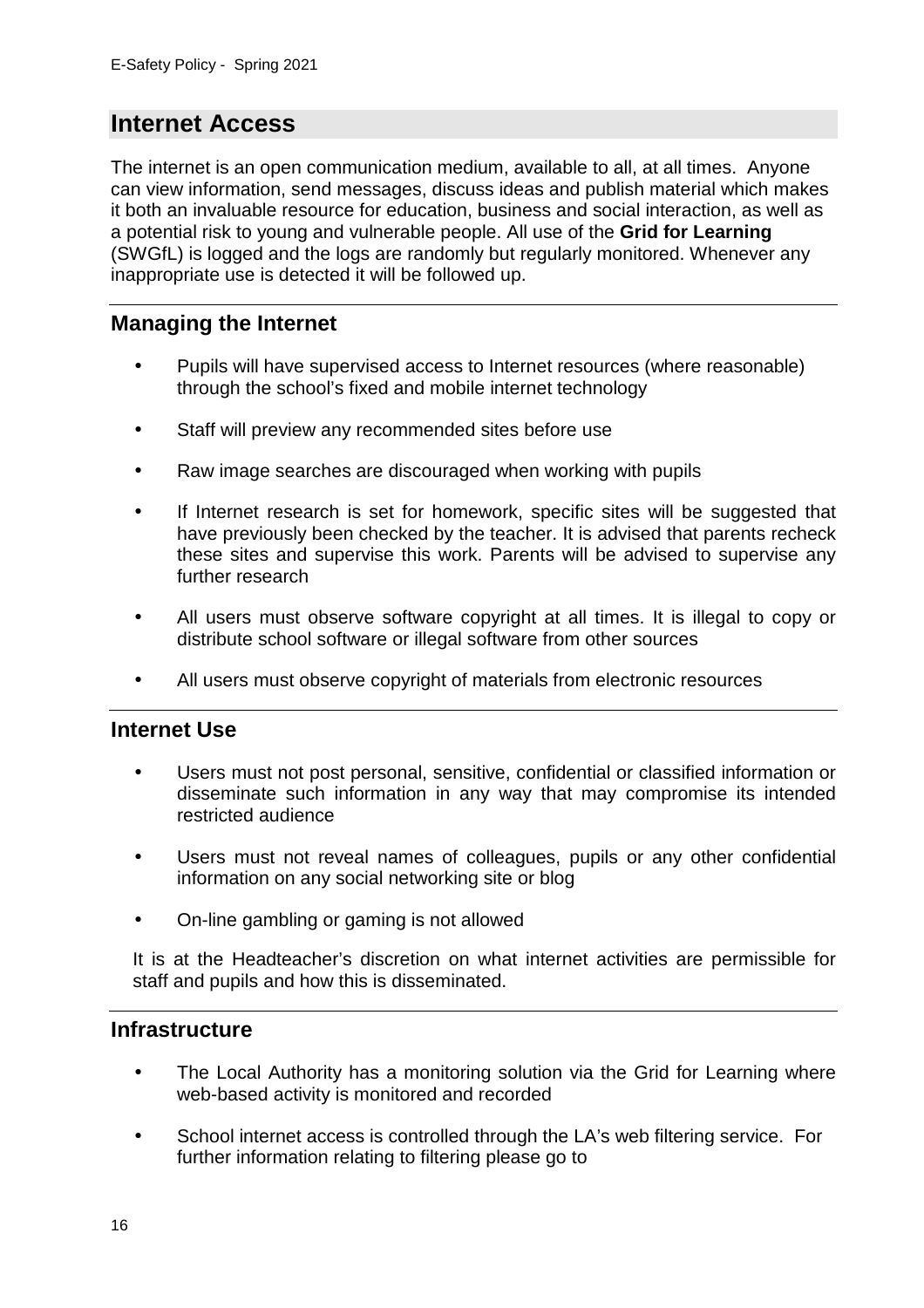### http://www.thegrid.org.uk/eservices/safety/filtered.shtml

- Bow Community Primary School is aware of its responsibility when monitoring staff communication under current legislation and takes into account; Data Protection Act 2018, The Telecommunications (Lawful Business Practice) (Interception of Communications) Regulations 2000, Regulation of Investigatory Powers Act 2000, Human Rights Act 1998
- Staff and pupils are aware that school based email and internet activity can be monitored and explored further if required
- The school does not allow pupils access to internet logs
- It is the responsibility of the school, by delegation to the network manager, to ensure that anti-virus protection is installed and kept up-to-date on all school machines
- Staff using personal removable media (e.g. USB sticks or CDs) are responsible for measures to protect against viruses, for example making sure that additional systems used have up-to-date virus protection software. It is not the school's responsibility to install or maintain virus protection on personal systems.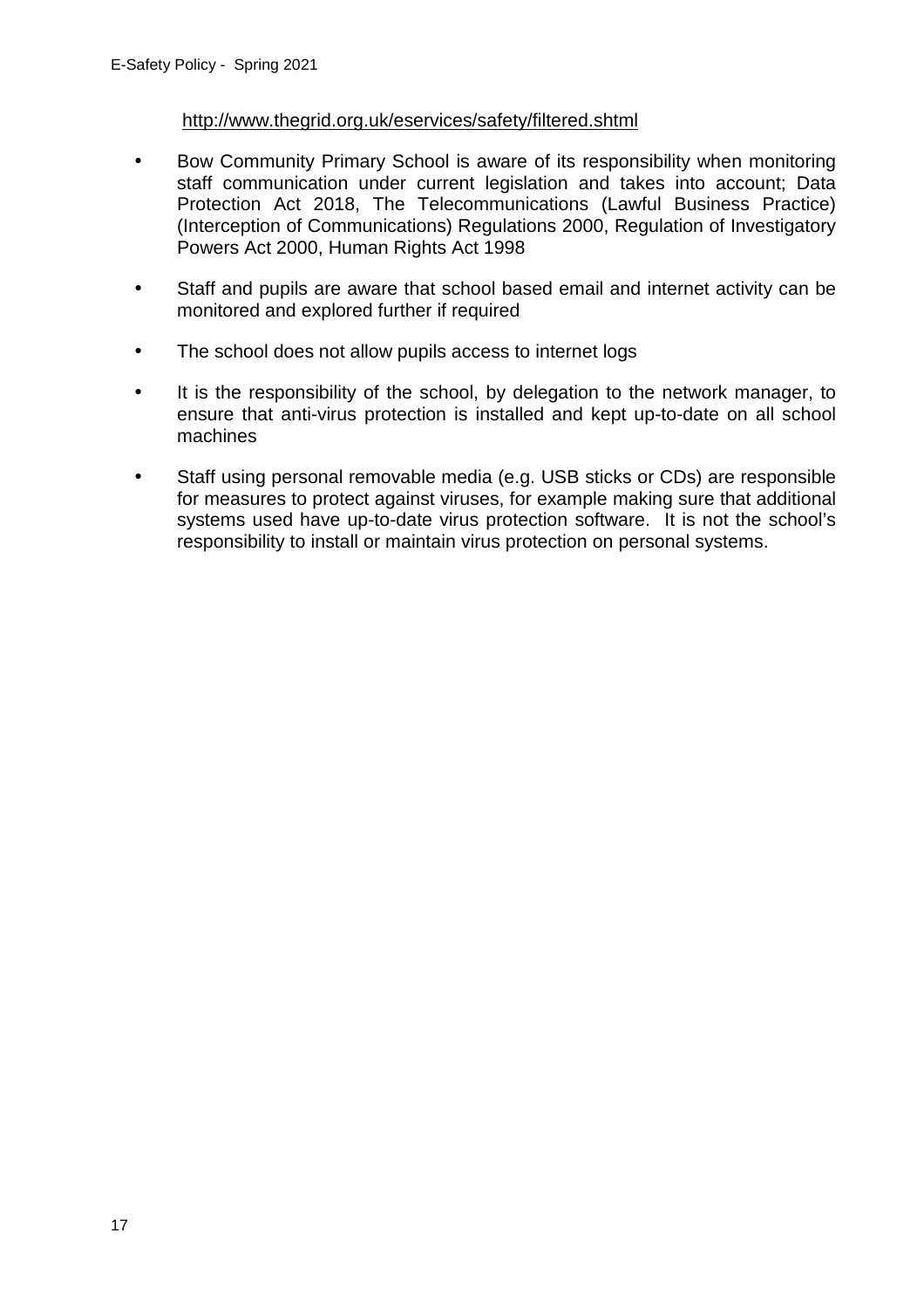## **Parental Involvement**

We believe that it is essential for parents/ carers to be fully involved with promoting eSafety both in and outside of school and also to be aware of their responsibilities. We regularly consult and discuss eSafety with parents/ carers and seek to promote a wide understanding of the benefits related to ICT and associated risks.

- Parents/ carers are asked to read through and sign acceptable use agreements on behalf of their child on admission to school
- Parents/ carers are required to make a decision as to whether they consent to images of their child being taken/ used in the public domain (e.g., on school website)
- The school disseminates information to parents relating to eSafety where appropriate in the form of;
	- o Information and celebration evenings
	- o Posters
	- o Website
	- o Newsletter items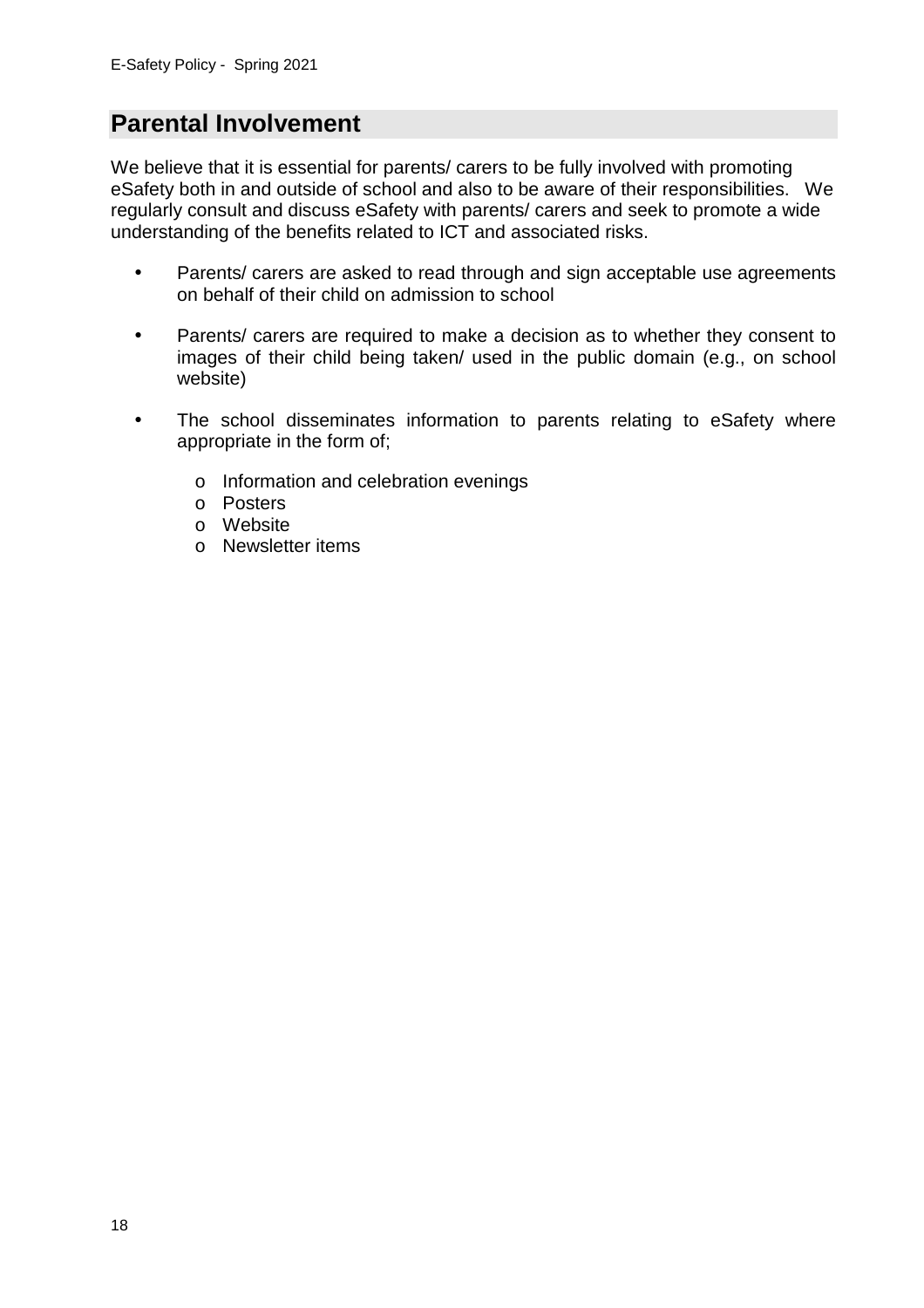## **Passwords and Password Security**

### **Passwords**

- Account holders should always use their own personal passwords to access computer based services
- Account holders must make sure they enter their personal passwords each time they logon. Do not include passwords in any automated logon procedures
- Account holders should change temporary passwords at first logon
- Passwords must be changed whenever there is any indication of possible system or password compromise
- Passwords or encryption keys must not be recorded on paper or in an unprotected file
- Passwords may only be disclosed to authorised ICT support staff when necessary, and never to anyone else. Ensure that all personal passwords that have been disclosed are changed once the requirement is finished

### **Password Security**

Password security is essential for staff, particularly as they are able to access and use pupil data. Staff are expected to have secure passwords which are not shared with anyone.

- All users read and sign an Acceptable Use Agreement to demonstrate that they have understood the school's e-safety Policy
- Users are provided with an individual network, email, Learning Platform and Management Information System (where appropriate) log-in username.
- Pupils are not allowed to deliberately access on-line materials or files on the school network, of their peers, teachers or others
- Staff are aware of their individual responsibilities to protect the security and confidentiality of school networks, MIS systems and/or Learning Platform, including ensuring that passwords are not shared and are changed periodically. Individual staff users must also make sure that workstations are not left unattended and are locked.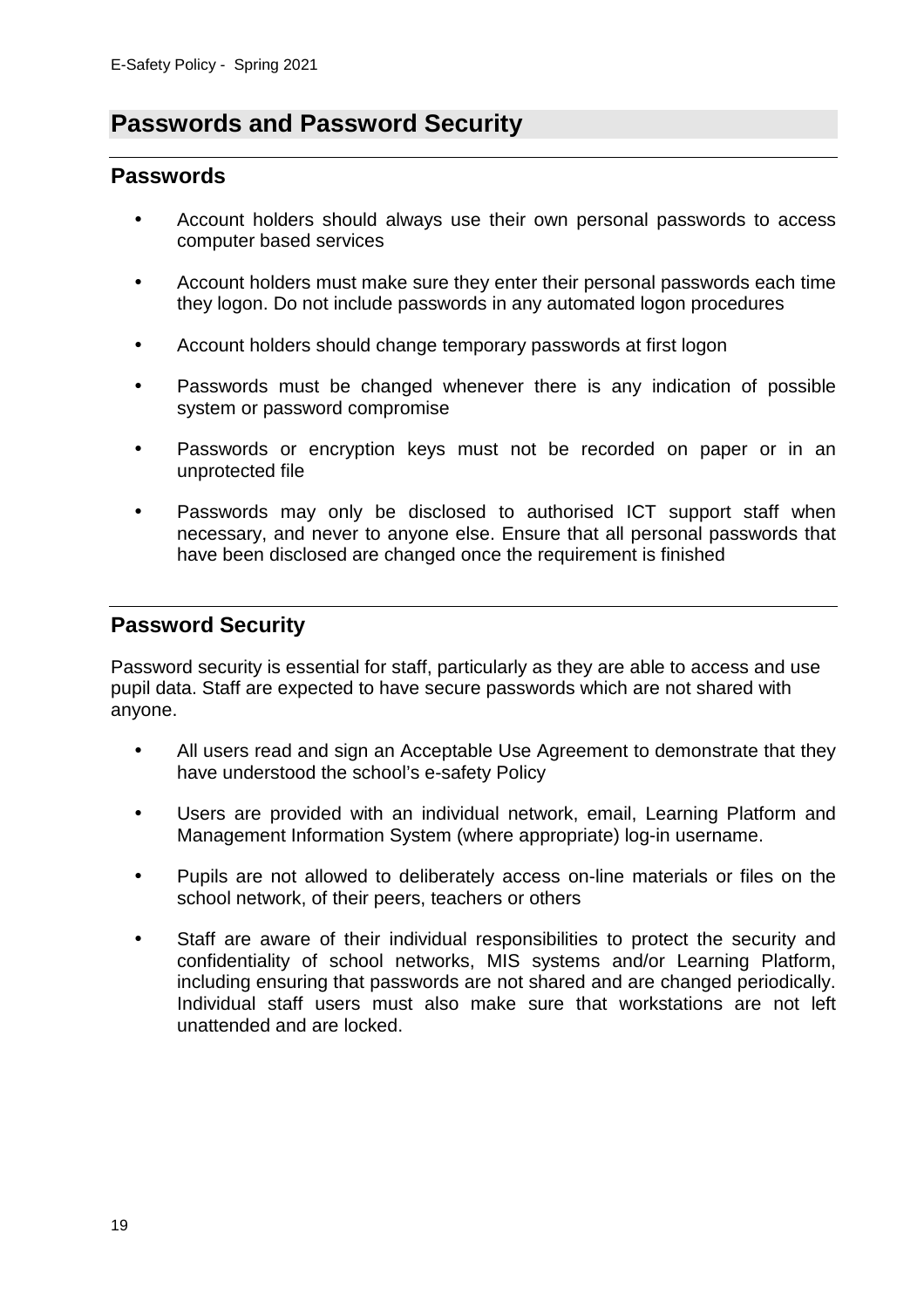# **Safe Use of Images**

### **Taking of Images and Film**

Digital images are easy to capture, reproduce and publish and, therefore, misuse. We must remember that it is not always appropriate to take or store images of any member of the school community or public, without first seeking consent and considering the appropriateness.

- With the written consent of parents (on behalf of pupils) and staff, the school permits the appropriate taking of images by staff and pupils with school equipment
- Staff are not usually permitted to use personal digital equipment, such as mobile phones and cameras, to record images of pupils, this includes when on field trips. However with the express permission of the Headteacher, images can be taken provided they are transferred as soon as possible and solely to the school's network and deleted from the staff device

### **Consent of Adults Who Work at the School**

• Permission to use images of all staff who work at the school is sought on induction and a copy is located in the personnel file

### **Publishing Pupil's Images and Work**

On a child's entry to the school, all parents/carers will be asked to give permission to use their child's work/photos in the following ways:

- on the school web site
- in printed publications that the school may produce for promotional purposes
- recorded/ transmitted on a video or webcam
- in display material that may be used in the school's communal areas
- in display material that may be used in external areas, ie exhibition promoting the school
- general media appearances, eg local/ national media/ press releases sent to the press highlighting an activity (sent using traditional methods or electronically)

This consent is considered valid for the entire period that the child attends this school unless there is a change in the child's circumstances where consent could be an issue, eg divorce of parents, custody issues, etc.

Parents/ carers may withdraw permission, in writing, at any time. Consent has to be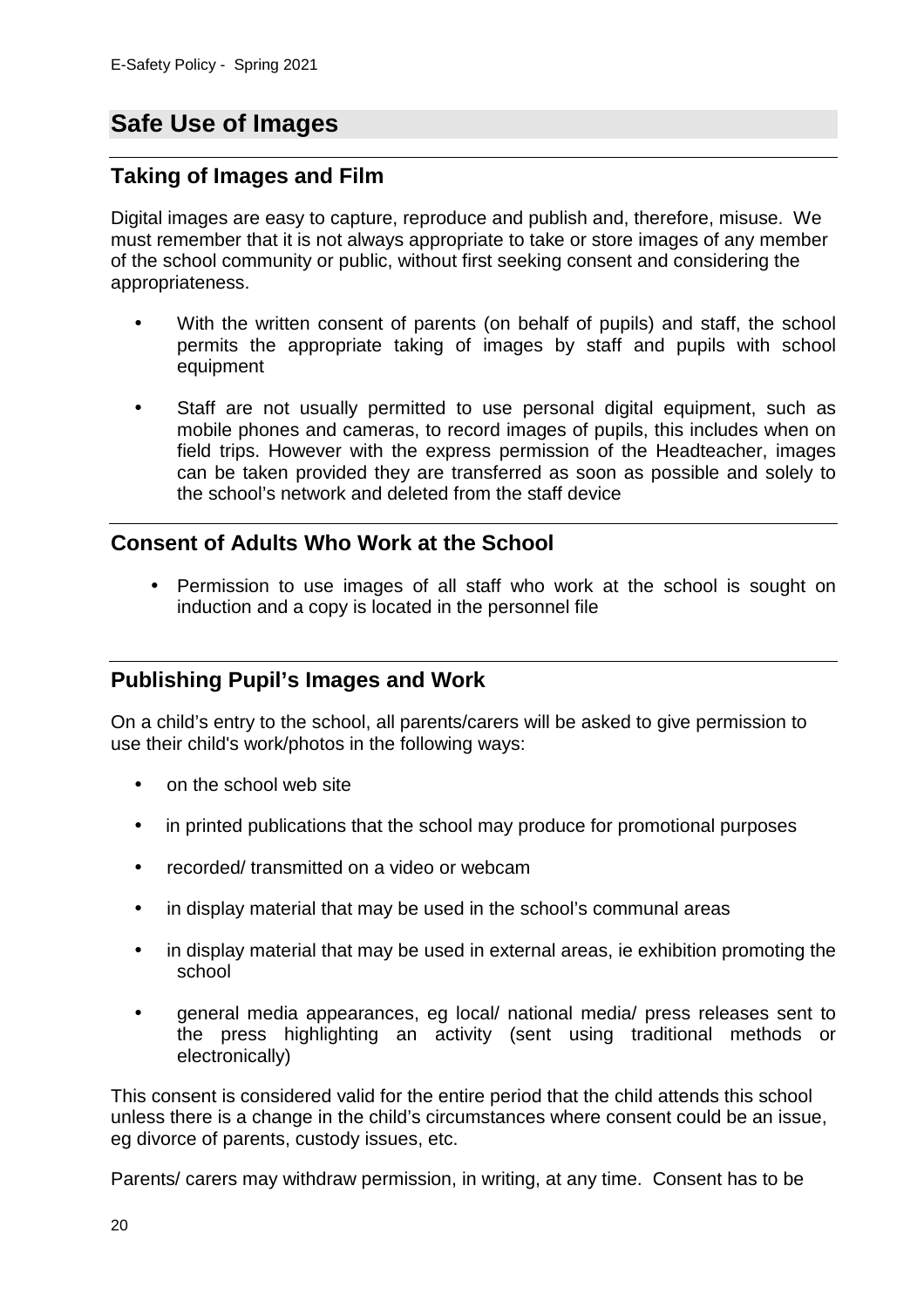given by both parents in order for it to be deemed valid.

Pupils' names will not be published alongside their image and vice versa. E-mail and postal addresses of pupils will not be published. Pupils' full names will not be published unless parental consent has been sought and given.

## **Storage of Images**

- Images/ films of children are stored on the school's network
- Pupils and staff are not permitted to use personal portable media for storage of images (e.g., USB sticks) without the express permission of the Headteacher
- Rights of access to this material are restricted to the teaching staff and pupils within the confines of the school network/ Learning Platform
- The ICT Co-ordinator has the responsibility of deleting the images when they are no longer required, or the pupil has left the school

### **Webcams and CCTV**

- We do not use publicly accessible webcams in school
- Webcams in school are only ever used for specific learning purposes, i.e. monitoring birds' eggs and never using images of children or adults

For further information relating to webcams and CCTV, please see http://www.thegrid.org.uk/schoolweb/safety/webcams.shtml

### **Video Conferencing**

- Permission is sought from parents and carers if their children are involved in video conferences with end-points outside of the school or the learning community. A school Video Conferencing Policy will apply.
- All pupils must be supervised by a member of staff when video conferencing
- No part of any video conference is recorded in any medium without the consent of those taking part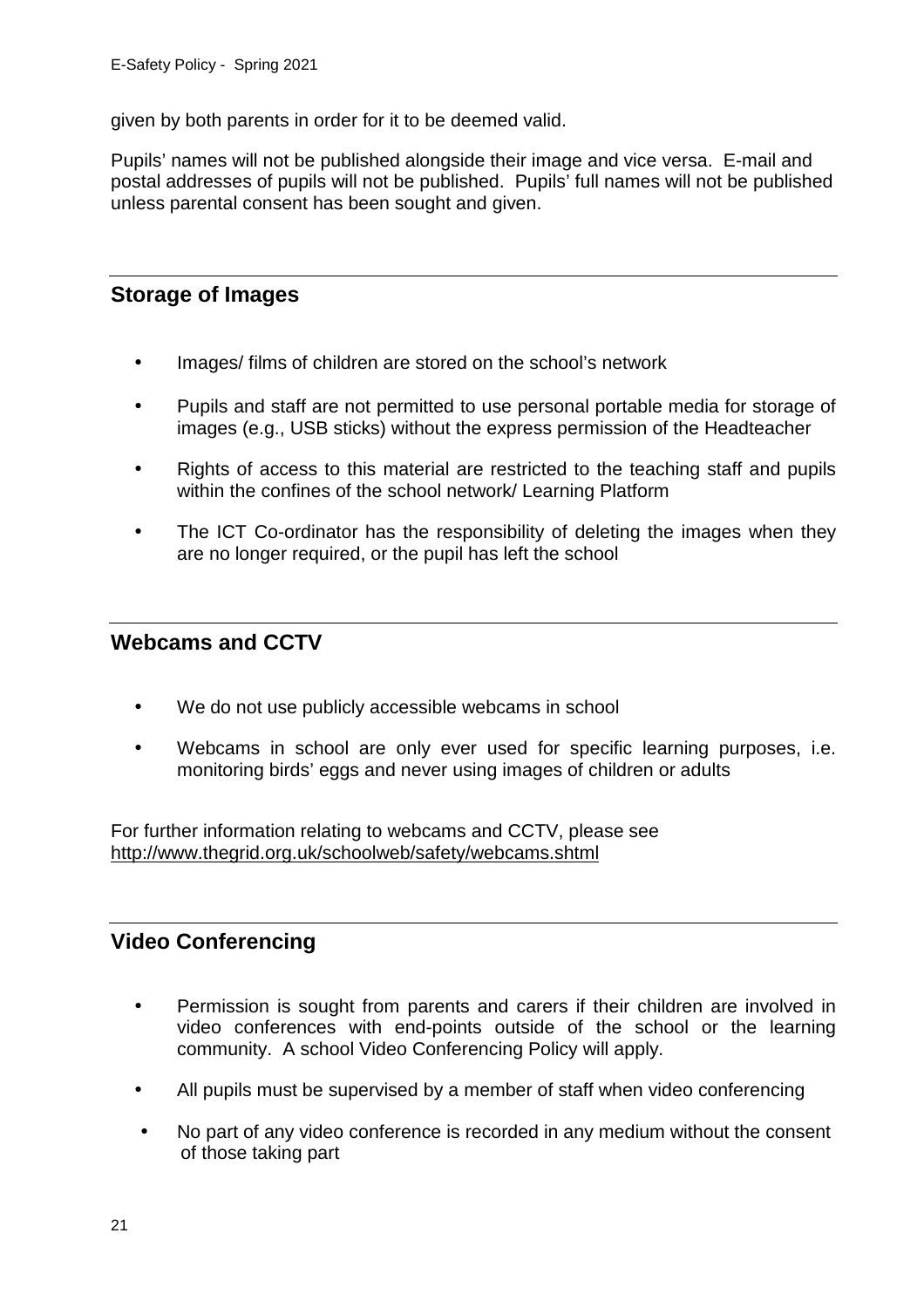## **School ICT Equipment including Portable & Mobile ICT Equipment & Removable Media**

## **School ICT Equipment within School**

- Staff are responsible for any activity undertaken on the school's ICT equipment, including mobile and portable equipment whilst on school premises
- Staff must not attempt unauthorised access or make unauthorised modifications to computer equipment, programs, files or data. This is an offence under the Computer Misuse Act 1990
- Staff must save data on a frequent basis to the school's network drive. Personal or sensitive data should not usually be stored on the local drives of desktop PCs. If it is necessary to do so the local drive must be encrypted
- Privately owned ICT equipment should not be used on a school network
- On termination of employment, resignation or transfer, staff must return all ICT equipment. Staff must also provide details of all system logons so that they can be disabled
- All redundant ICT equipment is disposed of in accordance with Waste Electrical and Electronic Equipment (WEEE) directive and Data Protection Act (DPA)

## **Portable & Mobile ICT Equipment**

This section covers such items as laptops, PDAs and removable data storage devices. Please refer to the relevant sections of this document when considering storing or transferring personal or sensitive data

- All activities carried out on School systems and hardware will be monitored in accordance with the general policy
- Staff must ensure that all school data is stored on school's network, and not kept solely on the laptop. Any equipment where personal data is likely to be stored should be encrypted
- Equipment must be kept physically secure in accordance with this policy to be covered for insurance purposes. When travelling by car, best practice is to place the laptop in the boot of the car before starting the journey
- Staff should synchronise all locally stored data, including diary entries, with the central school network server on a frequent basis
- Staff must ensure that portable and mobile ICT equipment is made available as necessary for anti-virus updates and software installations, patches or upgrades
- The installation of any applications or software packages must be authorised by the ICT co-ordinator or Head Teacher and be fully licensed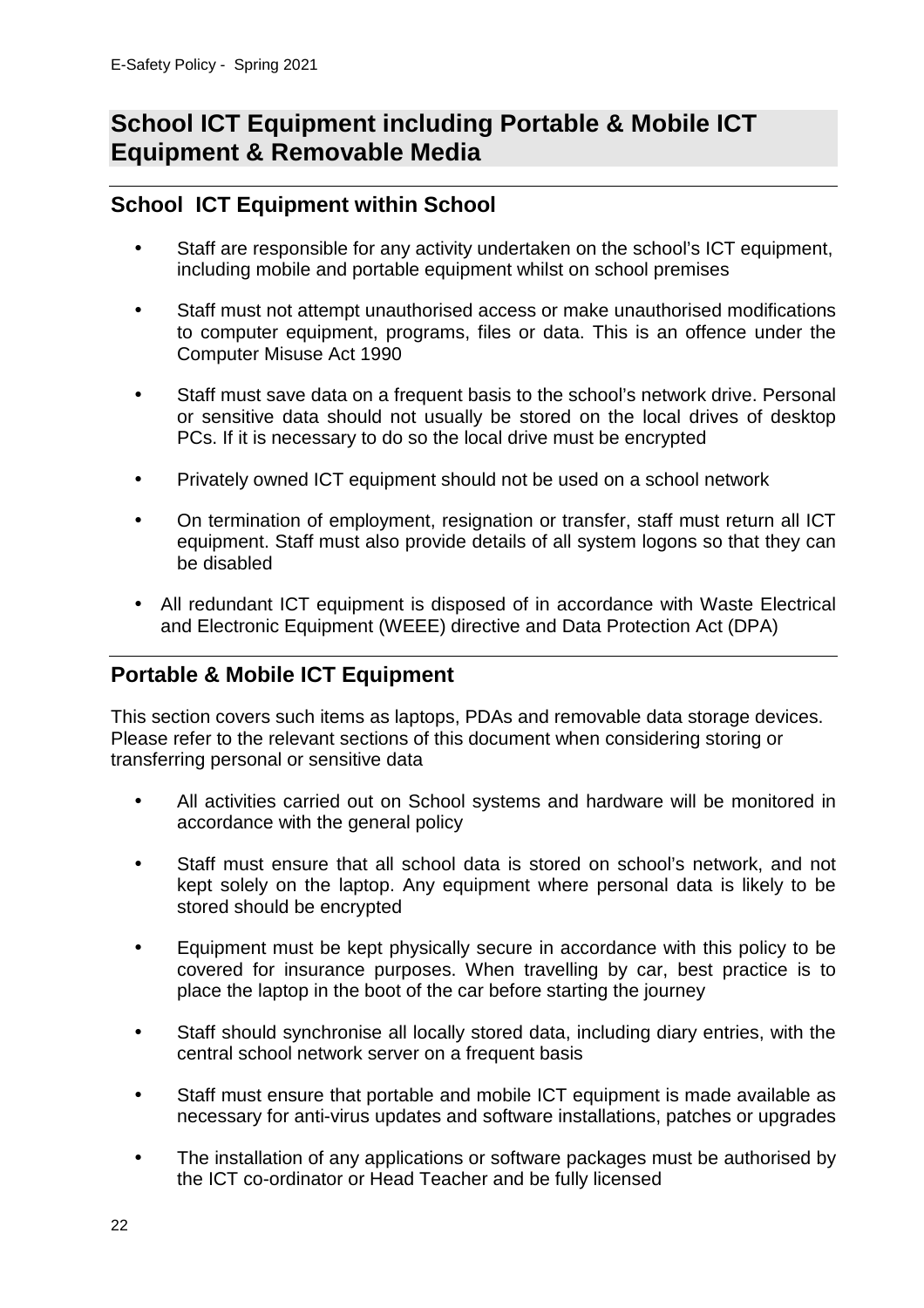- In areas where there are likely to be members of the general public, portable or mobile ICT equipment must not be left unattended and, wherever possible, must be kept out of sight
- Portable equipment must be transported in its protective case if supplied

## **Mobile Technologies**

Many emerging technologies offer new opportunities for teaching and learning including a move towards personalised learning and 1:1 device ownership for children and young people. Many existing mobile technologies such as portable media players, PDAs, gaming devices, mobile and Smart phones are familiar to children outside of school too. They often provide a collaborative, well-known device with possible internet access and thus open up risk and misuse associated with communication and internet use. Emerging technologies will be examined for educational benefit and the risk assessed before use in school is allowed. Our school chooses to manage the use of these devices in the following ways so that users exploit them appropriately.

## **Personal Mobile Devices (including phones)**

- The school allows staff to bring in personal mobile phones and devices for their own use and use for school on field trips and similar circumstances. Under no circumstances does the school allow a member of staff to contact a pupil or parent/ carer using their personal device
- Pupils, visitors and volunteers are discouraged from bringing personal mobile devices/phones to school.
- Where visitors and volunteers do bring personal mobile devices into school, they are either subject to standard DBS checks or accompanied by a checked member of staff. All volunteers receive training in safeguarding, including the appropriate use of media and mobile devices.
- Where pupils must bring personal mobile devices into school, the device must be handed to staff in the school office for safe storage during the school day.
- The school is not responsible for the loss, damage or theft of any personal mobile device
- The sending of inappropriate text messages between any member of the school community is not allowed
- Permission must be sought before any image or sound recordings are made on these devices of any member of the school community
- Users bringing personal devices into school must ensure there is no inappropriate or illegal content on the device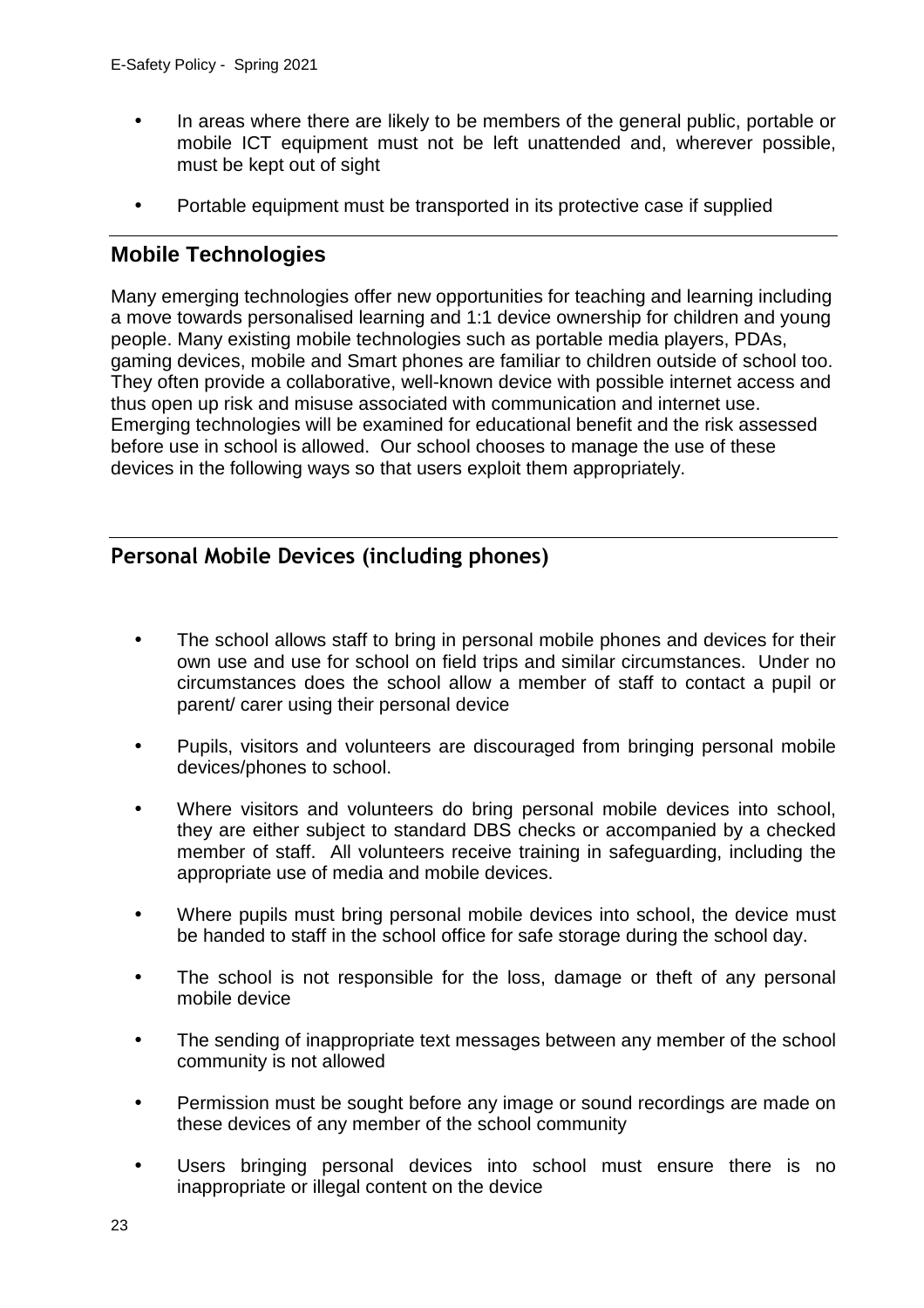# **Telephone Services**

### **School Mobile Phones**

- Staff are responsible for the security of the school mobile phone allocated to them.
- The loss or theft of the school mobile phone equipment must be reported immediately
- The school remains responsible for all call costs until the phone is reported lost or stolen
- Staff must read and understand the user instructions and safety points relating to the use of the school mobile phone prior to using it
- School SIM cards must only be used in school provided mobile phones
- At the discretion of the Head Teacher, Staff may be required to reimburse the school for the cost of any personal use of a school mobile phone.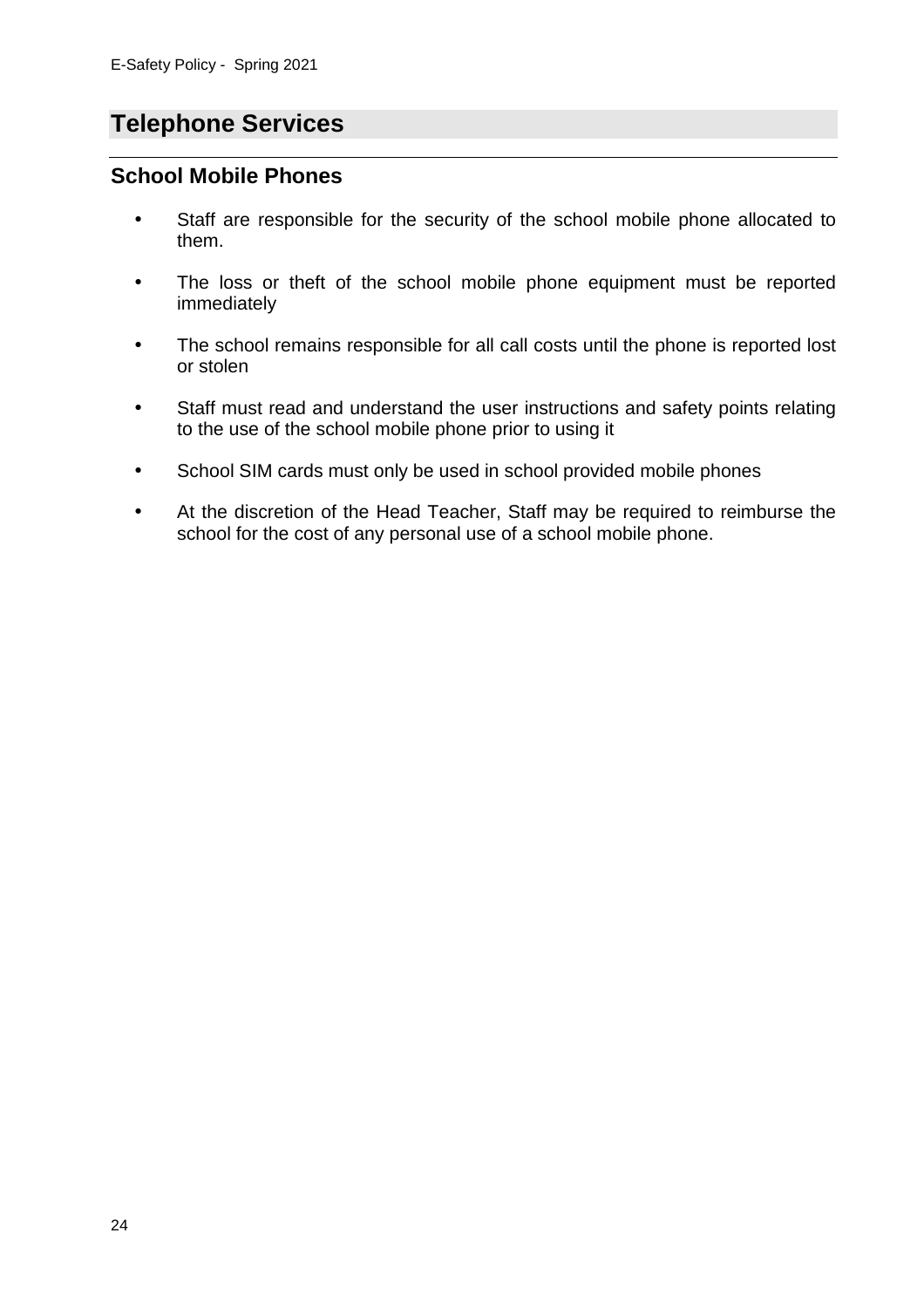# **Reviewing this Policy**

## **Review Procedure**

This policy will be reviewed every 2 years, and consideration given to the implications for future whole school development planning

The policy will be amended in advance of this schedule if new technologies are adopted or Central Government change the orders or guidance in any way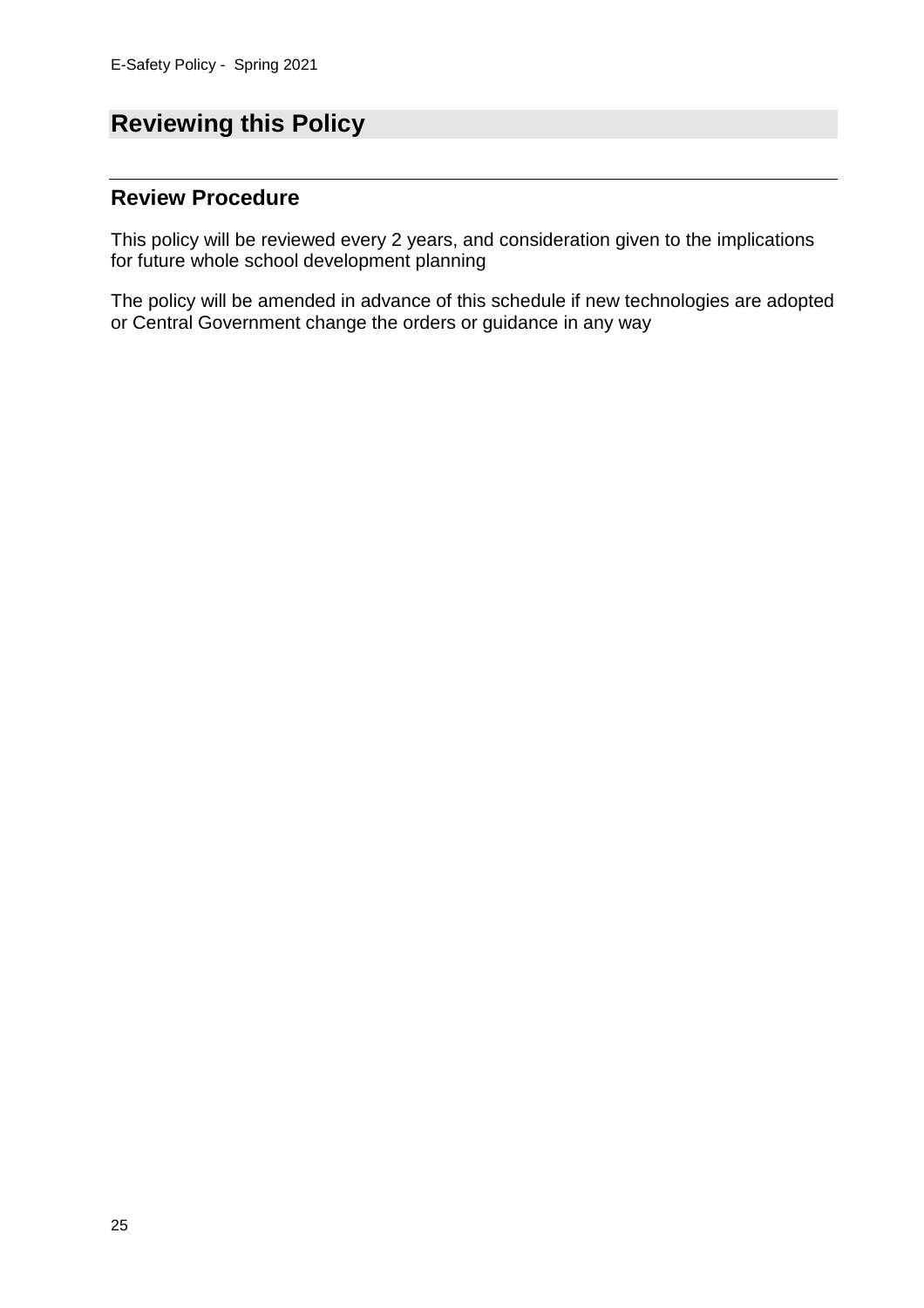# **Current Legislation**

## **Acts Relating to Monitoring of Staff eMail**

#### **Data Protection Act 2018**

The Act requires anyone who handles personal information to comply with important data protection principles when treating personal data relating to any living individual. The Act grants individuals rights of access to their personal data, compensation and prevention of processing.

https://www.legislation.gov.uk/ukpga/2018/12/contents/enacted

#### **The Telecommunications (Lawful Business Practice) (Interception of Communications) Regulations 2000**

http://www.hmso.gov.uk/si/si2000/20002699.htm

### **Regulation of Investigatory Powers Act 2000**

Regulating the interception of communications and making it an offence to intercept or monitor communications without the consent of the parties involved in the communication. The RIP was enacted to comply with the Human Rights Act 1998. The Telecommunications (Lawful Business Practice) (Interception of Communications) Regulations 2000, however, permit a degree of monitoring and record keeping, for example, to ensure communications are relevant to school activity or to investigate or detect unauthorised use of the network. Nevertheless, any monitoring is subject to informed consent, which means steps must have been taken to ensure that everyone who may use the system is informed that communications may be monitored. Covert monitoring without informing users that surveillance is taking place risks breaching data protection and privacy legislation.

http://www.hmso.gov.uk/acts/acts2000/20000023.htm

### **Human Rights Act 1998**

http://www.hmso.gov.uk/acts/acts1998/19980042.htm

## **Other Acts Relating to eSafety**

### **Racial and Religious Hatred Act 2006**

It a criminal offence to threaten people because of their faith, or to stir up religious hatred by displaying, publishing or distributing written material which is threatening. Other laws already protect people from threats based on their race, nationality or ethnic background.

### **Sexual Offences Act 2003**

The new grooming offence is committed if you are over 18 and have communicated with a child under 16 at least twice (including by phone or using the Internet) it is an offence to meet them or travel to meet them anywhere in the world with the intention of committing a sexual offence. Causing a child under 16 to watch a sexual act is illegal, including looking at images such as videos, photos or webcams, for your own gratification. It is also an offence for a person in a position of trust to engage in sexual activity with any person under 18, with whom they are in a position of trust. Schools should already have a copy of "Children & Families: Safer from Sexual Crime" document as part of their child protection packs.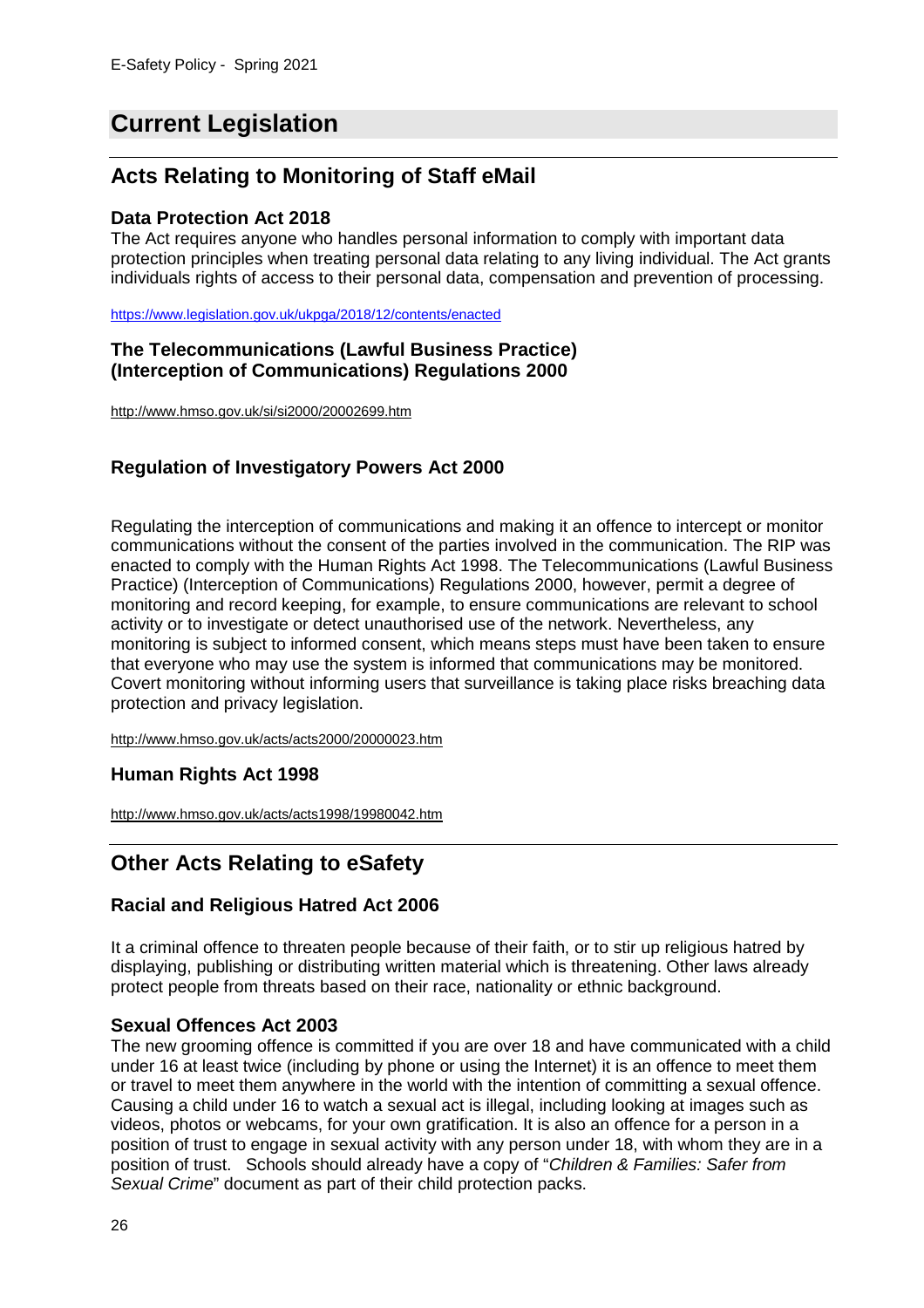#### For more information www.teachernet.gov.uk

### **Communications Act 2003 (section 127)**

Sending by means of the Internet a message or other matter that is grossly offensive or of an indecent, obscene or menacing character; or sending a false message by means of or persistently making use of the Internet for the purpose of causing annoyance, inconvenience or needless anxiety is guilty of an offence liable, on conviction, to imprisonment. This wording is important because an offence is complete as soon as the message has been sent: there is no need to prove any intent or purpose.

### **The Computer Misuse Act 1990 (sections 1 – 3)**

Regardless of an individual's motivation, the Act makes it a criminal offence to gain:

- access to computer files or software without permission (for example using another persons password to access files)
- unauthorised access, as above, in order to commit a further criminal act (such as fraud)
- impair the operation of a computer or program

UK citizens or residents may be extradited to another country if they are suspected of committing any of the above offences.

#### **Malicious Communications Act 1988 (section 1)**

This legislation makes it a criminal offence to send an electronic message (e-mail) that conveys indecent, grossly offensive, threatening material or information that is false; or is of an indecent or grossly offensive nature if the purpose was to cause a recipient to suffer distress or anxiety.

### **Copyright, Design and Patents Act 1988**

Copyright is the right to prevent others from copying or using work without permission. Works such as text, music, sound, film and programs all qualify for copyright protection. The author of the work is usually the copyright owner, but if it was created during the course of employment it belongs to the employer. Copyright infringement is to copy all or a substantial part of anyone's work without obtaining them author's permission. Usually a licence associated with the work will allow a user to copy or use it for limited purposes. It is advisable always to read the terms of a licence before you copy or use someone else's material. It is also illegal to adapt or use software without a licence or in ways prohibited by the terms of the software licence.

### **Public Order Act 1986 (sections 17 – 29)**

This Act makes it a criminal offence to stir up racial hatred by displaying, publishing or distributing written material which is threatening. Like the Racial and Religious Hatred Act 2006 it also makes the possession of inflammatory material with a view of releasing it a criminal offence.

### **Protection of Children Act 1978 (Section 1)**